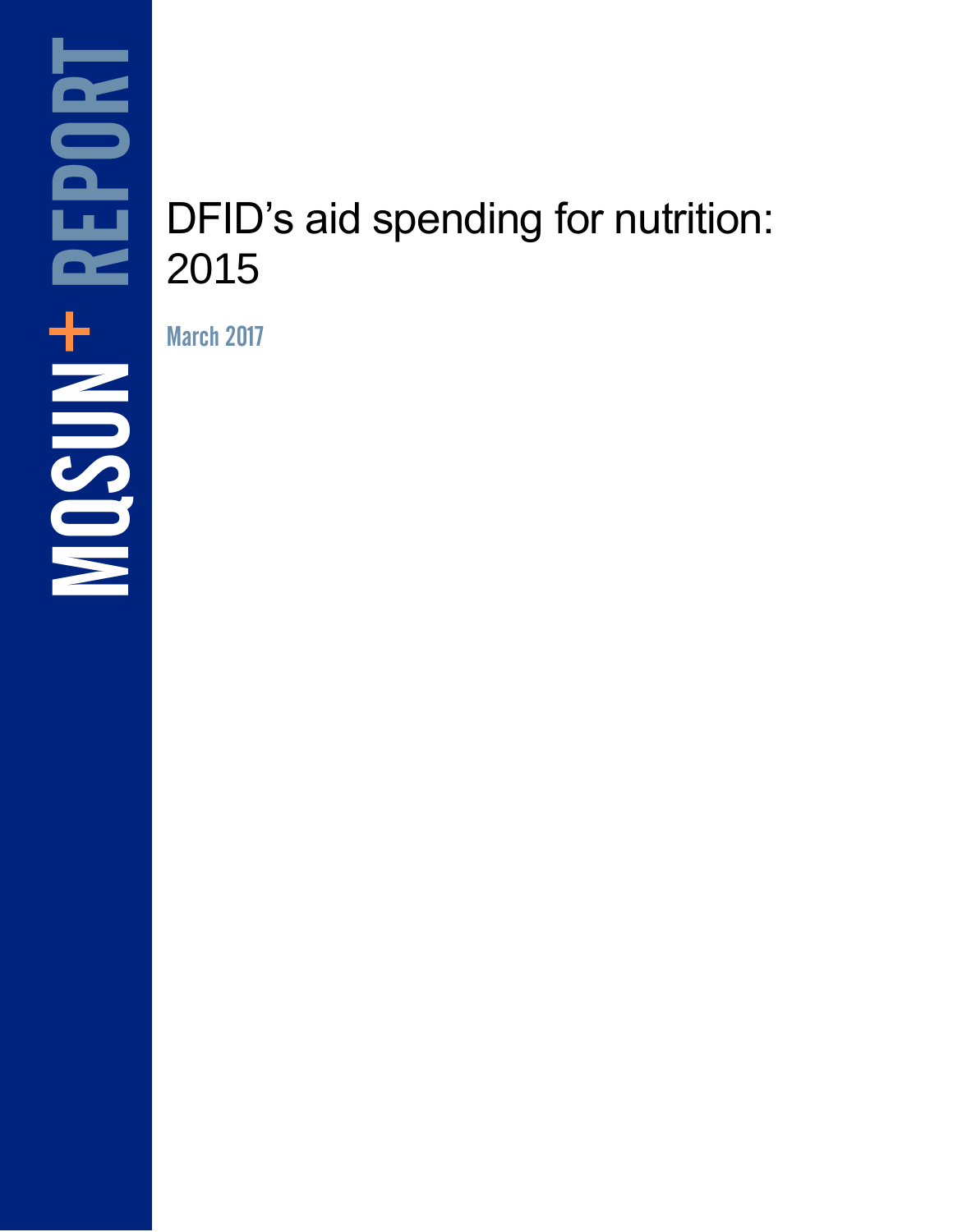MQSUN

+ REPORT

MQSUN<sup>+</sup> aims to provide the Department for International Development (DFID) with technical services to improve the quality of nutrition-specific and nutrition-sensitive programmes. The project is resourced by a consortium of five leading non-state organisations working on nutrition. The consortium is led by PATH. The group is committed to:

Expanding the evidence base on the causes of undernutrition

Enhancing skills and capacity to support scaling up of nutrition-specific and nutrition-sensitive programmes Providing the best guidance available to support programme design, implementation, monitoring and evaluation Increasing innovation in nutrition programmes

Knowledge-sharing to ensure lessons are learnt across DFID and beyond.

### MQSUN<sup>+</sup> Partners

Aga Khan University Development Initiatives Health Partners International NutritionWorks PATH

### **Contact**

PATH | 455 Massachusetts Avenue NW, Suite 1000 | Washington, DC 20001 | USA Tel: +1 (202) 822-0033 Fax: +1 (202) 457-1466 About this publication This report was produced by Development Initiatives, to describe DFID's nutrition spend in 2015 through the MQSUN<sup>+</sup> programme. This document was produced through support provided by UK aid and the UK Government; however, the views expressed do not necessarily reflect the UK Government's official policies.

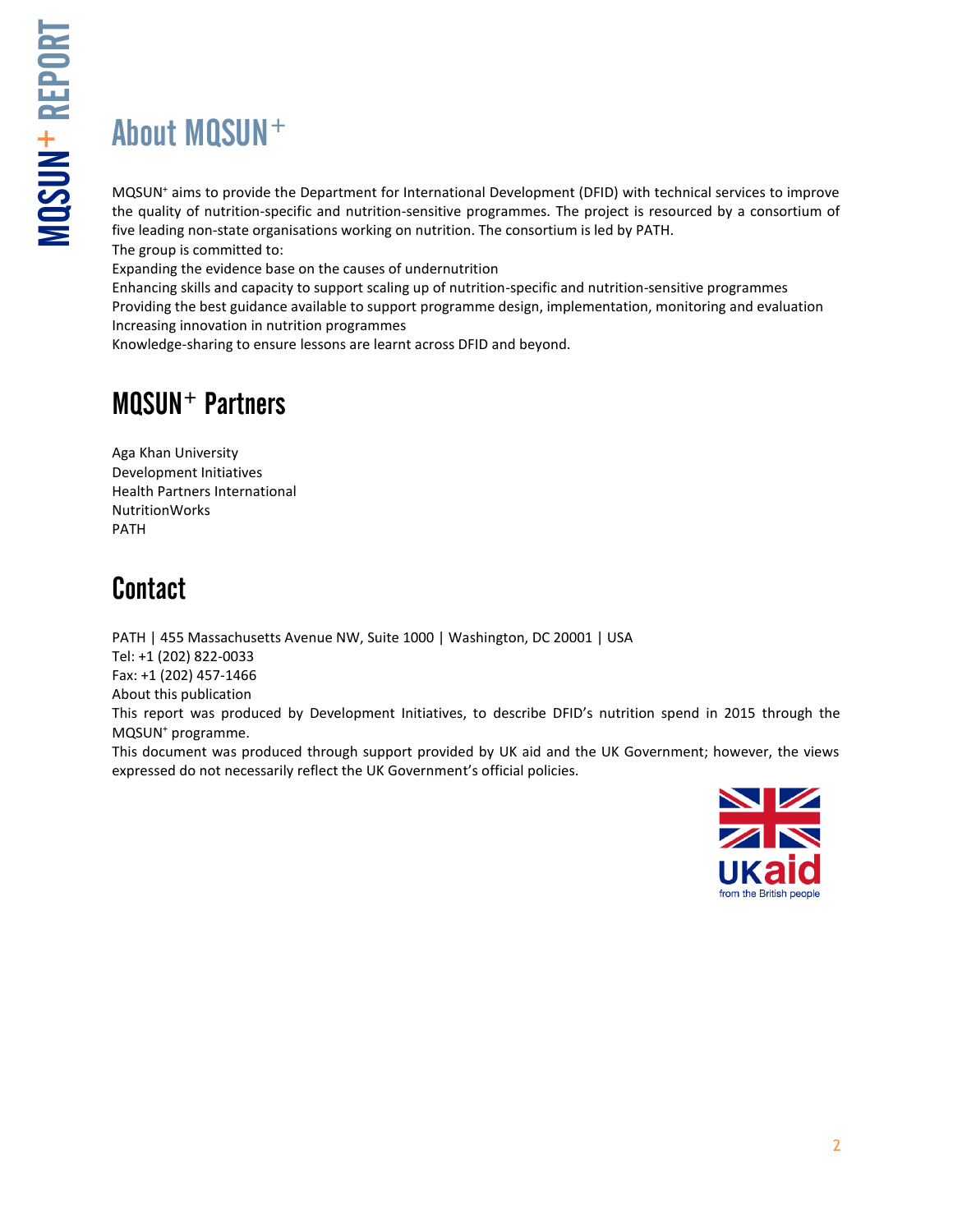# **Contents**

| Determining level of nutrition-sensitivity of projects: worked examples  30 |  |
|-----------------------------------------------------------------------------|--|
|                                                                             |  |
| Distribution of potential nutrition-sensitive projects in the DAC CRS  32   |  |
|                                                                             |  |
|                                                                             |  |
|                                                                             |  |
|                                                                             |  |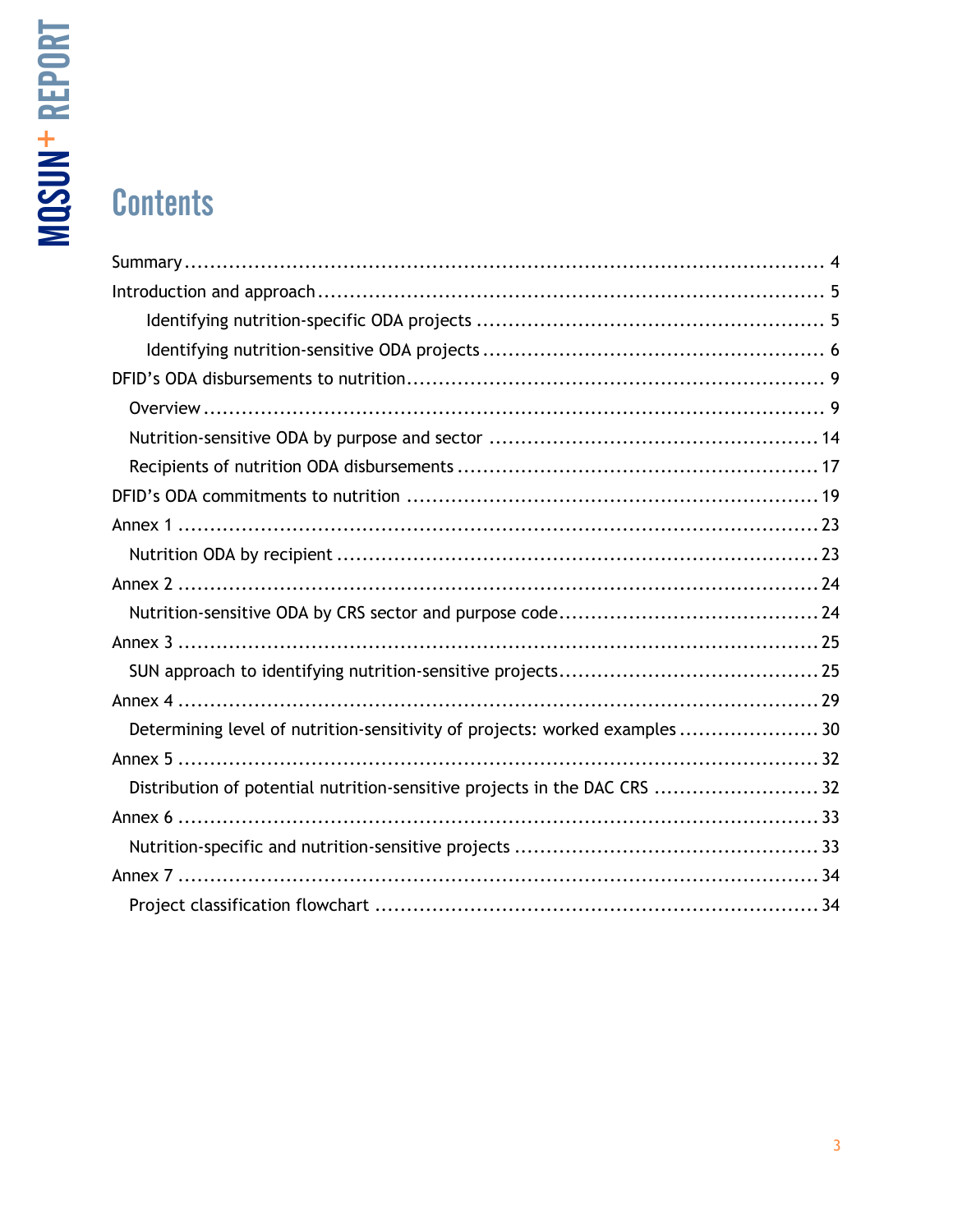# **Summary**

This report presents detailed information on aid investments to improve nutrition by the UK's Department for International Development (DFID). Building on previous reports<sup>i</sup> that looked at investments between 2010 and 2014, and using the Scaling Up Nutrition movement's agreed methodology, this reports analyses 2015 nutrition aid and finds the following:

- DFID disbursed a record US\$1.0 billion of nutrition-related official development assistance (ODA or aid) to developing countries in 2015.
- Spending increased significantly from 2014 volumes, by US\$206 million; nutrition-sensitive spending rose by US\$196 million, and nutrition-specific spending rose by US\$11 million.
- The number of DFID-supported nutrition projects continues to rise, and reached a total of 142 nutrition projects in 2015, most of which were nutrition-sensitive partial.
- Most nutrition-sensitive spending was in the humanitarian sector (accounting for 44% of DFID's total nutrition-sensitive spending in 2015), and specifically on emergency food aid.
- Most of DFID's total nutrition spending continues to concentrate in sub-Saharan Africa, which received more than half of both nutrition-specific and nutrition-sensitive spending in 2015.
- DFID spent nutrition-related aid in a greater number of countries than in any previous year, 32 in 2015.
- Ethiopia was the largest recipient of DFID nutrition ODA in 2015, receiving US\$227 million. Both nutrition-specific and nutrition-sensitive spending were greater in Ethiopia than any other country.

 $\overline{\phantom{a}}$ <sup>i</sup>Development Initiatives (2014) DFID's aid spending for nutrition: 2010–2012. Available at: <http://devinit.org/post/dfids-aid-spending-nutrition-2010-2012>, Development Initiatives (2015) DFID's aid spending for nutrition: 2013. Available at:

[http://devinit.org/post/dfids-aid-spending-for-nutrition-2013,](http://devinit.org/post/dfids-aid-spending-for-nutrition-2013) and Development Initiatives (2016) DFID's aid spending for nutrition: 2014. Available at:<http://devinit.org/post/dfids-aid-spending-for-nutrition-2014/>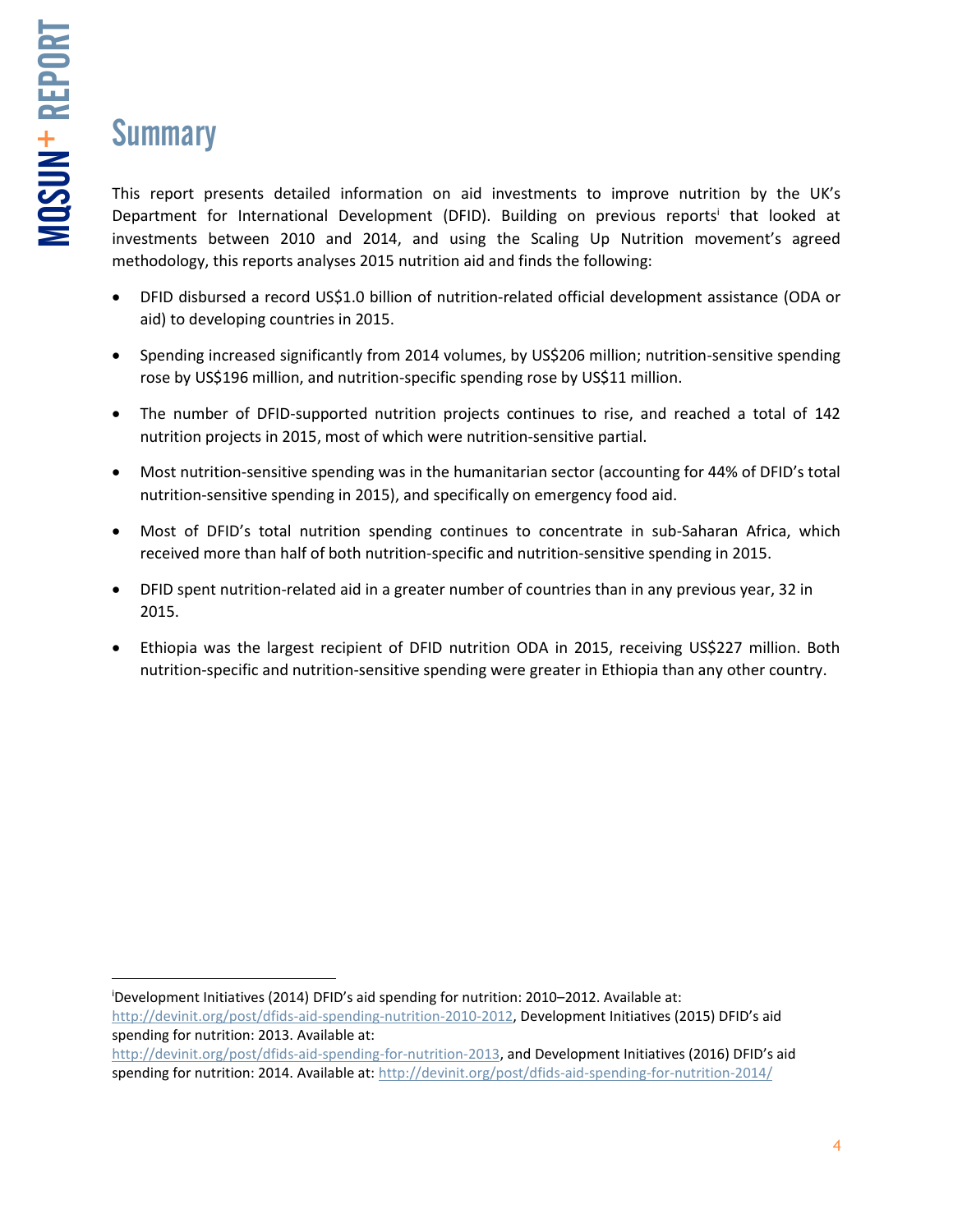# Introduction and approach

As part of continuing efforts to track and better understand donor financing for nutrition, this report analyses ODA spending on nutrition-related projects by DFID. We use the approach developed by the Scaling Up Nutrition (SUN) movement, which offers a method for the identification and quantification of donor spending on both nutrition-specific and nutrition-sensitive interventions.

The approach uses the Organisation for Economic Co-operation and Development (OECD) Development Assistance Committee (DAC) Creditor Reporting System (CRS) database to identify nutrition-related projects and calculate DFID's total nutrition-related spend. While DFID is the largest source of UK ODA spending (responsible for 82% of UK ODA disbursements in 2015) and the focus of this analysis, it is worth noting that other UK government departments and agencies also contribute to UK ODA, including on nutrition. The Department for Business, Innovation & Skills disbursed US\$4.5 million to nutritionspecific interventions in 2015, equivalent to 5% of total UK nutrition-specific ODA.<sup>ii</sup> All data in this report were downloaded on 20/12/2016 and are accurate as of the latest official quarterly update to the DAC CRS on 14 December 2016.<sup>iii</sup>

The [SUN Donor Network](http://scalingupnutrition.org/the-sun-network/donor-network) developed the methodology used in this study to determine nutrition-related ODA. The network aims to better align and track resources for nutrition to the national goals of developing country SUN members. Its methodology identifies two types of projects: those that are 'nutrition-specific' and those classed as 'nutrition-sensitive'. $N$ 

### **Identifying nutrition-specific ODA projects**

The SUN methodology defines all projects recorded under the 'basic nutrition' CRS purpose code as nutrition-specific.<sup>v</sup> This code captures reported spend on:

- Direct feeding programmes (maternal feeding, breastfeeding and weaning foods, child feeding, school feeding)
- Determination of micro-nutrient deficiencies
- Provision of vitamin A, iodine, iron etc.
- Monitoring of nutritional status
- Nutrition and food hygiene education
- Household food security

 $\overline{a}$ 

ii The Department for Business, Innovation & Skills supported eight nutrition projects in Gambia, Kenya and Malawi.

iii Subsequent unofficial updates which have increased the total DFID's bilateral aid by US\$9 million up to 30 March 2017 have not been captured.

iv The SUN methodology is applied only to DFID's bilateral ODA. This captures flows from DFID to official sources in recipient countries. It does not capture spending by multilateral agencies that were funded by core contributions from DFID.

<sup>v</sup> DAC CRS code 12240.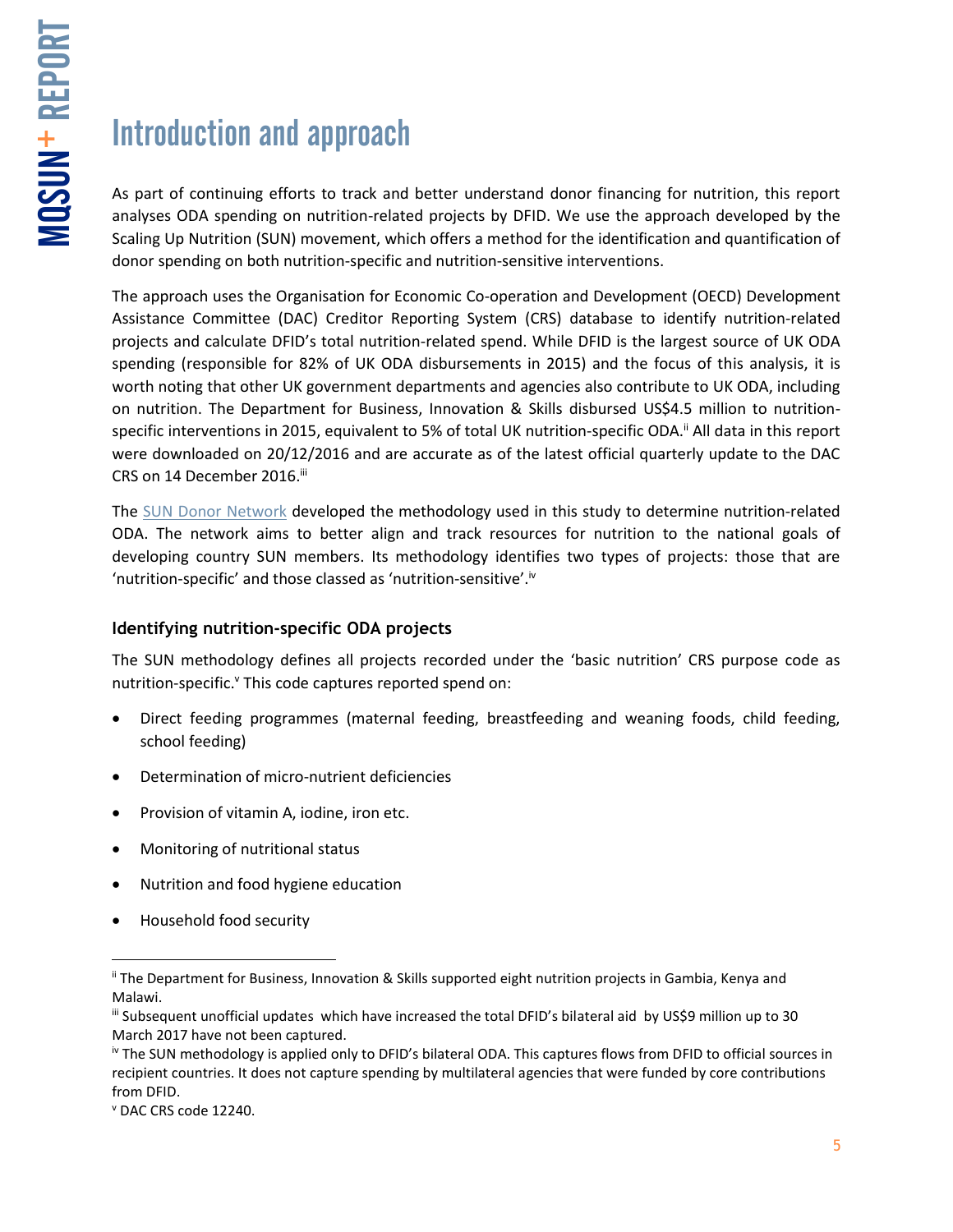Generally, donors report their projects to the CRS either under a single purpose code, based on the project's main objective or sector, or under a 'multi-sector' purpose code. DFID's reporting to the CRS is more detailed, as is that of some other donors such as Canada. DFID divides its projects into different components and assigns each a relevant CRS purpose code. Each component appears in the CRS as a separate record. In some cases, a DFID CRS record represents the entirety of the project. In other instances, a record represents only part of a broader project, with the other components appearing as separate purpose codes.

Because of this, the application of the SUN methodology to DFID's CRS records under the 'basic nutrition' purpose code was adapted for the original 2010–2012 assessment with the agreement of the SUN Donor Network. In this analysis, all DFID project components coded to 'basic nutrition' in the CRS are counted in full as nutrition-specific. Spending recorded against these components is used to determine DFID's total ODA funding to nutrition-specific interventions.

Other components of these projects recorded under any other CRS purpose code have been classified as 'nutrition-sensitive' (see below, and see Annex 6 for a record of projects with both specific and sensitive components).

### **Identifying nutrition-sensitive ODA projects**

The SUN methodology uses a three-step approach to identify nutrition-sensitive projects. An additional step is needed to account for DFID's detailed CRS reporting (see Annex 3 for a summary of the SUN approach). These steps are outlined below.

### *Step 1: Identifying potentially nutrition-sensitive projects*

Projects that are likely to be nutrition-sensitive are first identified in the CRS database using a purpose code filter and a keyword search. The purpose code filter selects all those projects coded under relevant nutrition-sensitive purpose codes (see Annex 3 for the agreed full list of these). A keyword search is applied to the description field of all other CRS records under the remaining purpose codes (see Annex 3). The purpose code filter and keyword search yields a pool of potentially nutrition-sensitive records. For DFID, these records represent project components rather than whole projects.

### *Step 2: Reviewing project documents to assess whether projects meet nutrition-sensitive criteria*

The project documents for all components identified in step 1 are reviewed to determine whether they are nutrition-sensitive. This assessment primarily uses publicly available documents published through DFID's Development Tracker. Projects with insufficient publicly available information were raised with DFID officials, who provided relevant documentation to enable an assessment. Seventeen projects were assessed using documentation provided by DFID directly. Outstanding projects with their information either unavailable or restricted were discounted on the grounds that their nutrition-sensitivity could not be evidenced. This affected just ten projects.

To qualify as nutrition-sensitive, projects must meet three criteria. The project must:

• be aimed at individuals (specifically, women or adolescent girls or children), and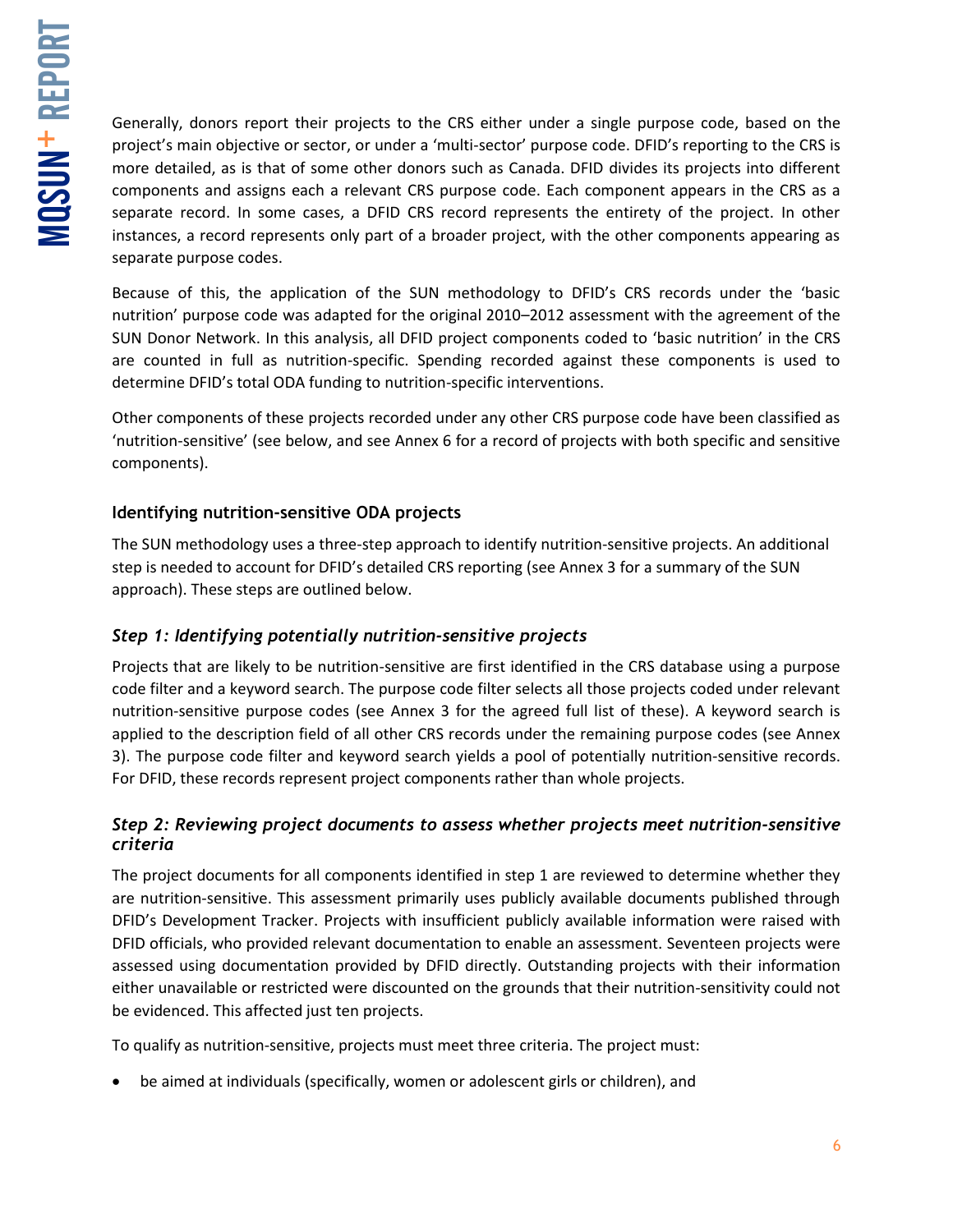$\overline{a}$ 

- include nutrition as a significant objective or indicator, and
- contribute to at least one nutrition-sensitive outcome (see Annex 3).

Annex 4 provides examples of how these criteria are applied to specific projects.

While identifying explicit nutrition targets and objectives among project documents is straightforward, applying the first criterion (aimed at individuals) is less so and more subjective. The SUN Donor Network's methodology requires a nutrition-sensitive project to intend to improve nutrition for women or adolescent girls or children. The methodology adds that "this does not necessarily entail targeting women or children because actions targeted at households, communities or nations can also be designed to result in improved nutrition for women and children. It entails, though, an intention to achieve results and measure them at the level of women, adolescent girls or children."<sup>vi</sup>

This analysis considered a project to be aimed at individuals when there was evidence of explicit or implicit intent among project documents to achieve results and measure them at an individual level. In the case of DFID, some nutrition-sensitive projects track progress at the household level. Projects that only tracked progress at the household level and not at the individual level (e.g. numbers of children or numbers of women) were only considered to be aimed at individuals when there was at least a clearly stated objective to improve nutrition of individuals.

A project's objectives and indicators are considered nutrition-sensitive if they demonstrate an intention to improve nutrition (e.g. 'improving malnutrition' and 'reducing incidence of malnutrition') or refer to actions that do this (e.g. through improvement in dietary diversity, breastfeeding and vitamin supplementation). Project objectives or indicators that focus only on actions that *could* lead to improved nutrition outcomes, but do not refer to nutrition explicitly, are not considered nutrition-sensitive (e.g. cash transfers, access to education or sanitation services not explicitly aimed at improving nutrition).

Finally, nutrition-sensitive projects must contribute toward nutrition-sensitive outcomes as defined in the SUN Donor Network's methodology (see Annex 3). Only when all three of these criteria are met can a project qualify as nutrition-sensitive.

### *Step 3: Determining the total project spend for nutrition-sensitive projects in the case of DFID's CRS records*

As DFID reports at the component level, it is possible that a project identified as nutrition-sensitive under the criteria described in step 2 will have components elsewhere in the CRS database that are not captured in step 1. In some cases not all components are reported using one of the codes in Annex 3 or they are not captured using the keywords (see Annex 3). To account for this, the additional components of nutrition-sensitive projects are identified manually by searching for components with the same project identification number in the CRS, in line with what was agreed by SUN Donor Network members for the original 2010–2012 DFID nutrition spending assessment. For each project, total spend is calculated as the sum of all the project's components.

vi SUN Donor Network (2013) Methodology and Guidance Note to Track Global Investments in Nutrition. Available at: [http://scalingupnutrition.org/wp-](http://scalingupnutrition.org/wp-content/uploads/2013/12/RESOURCE_TRACKING_METHODOLOGY_SUN_DONOR_NETWORK.pdf)

[content/uploads/2013/12/RESOURCE\\_TRACKING\\_METHODOLOGY\\_SUN\\_DONOR\\_NETWORK.pdf](http://scalingupnutrition.org/wp-content/uploads/2013/12/RESOURCE_TRACKING_METHODOLOGY_SUN_DONOR_NETWORK.pdf)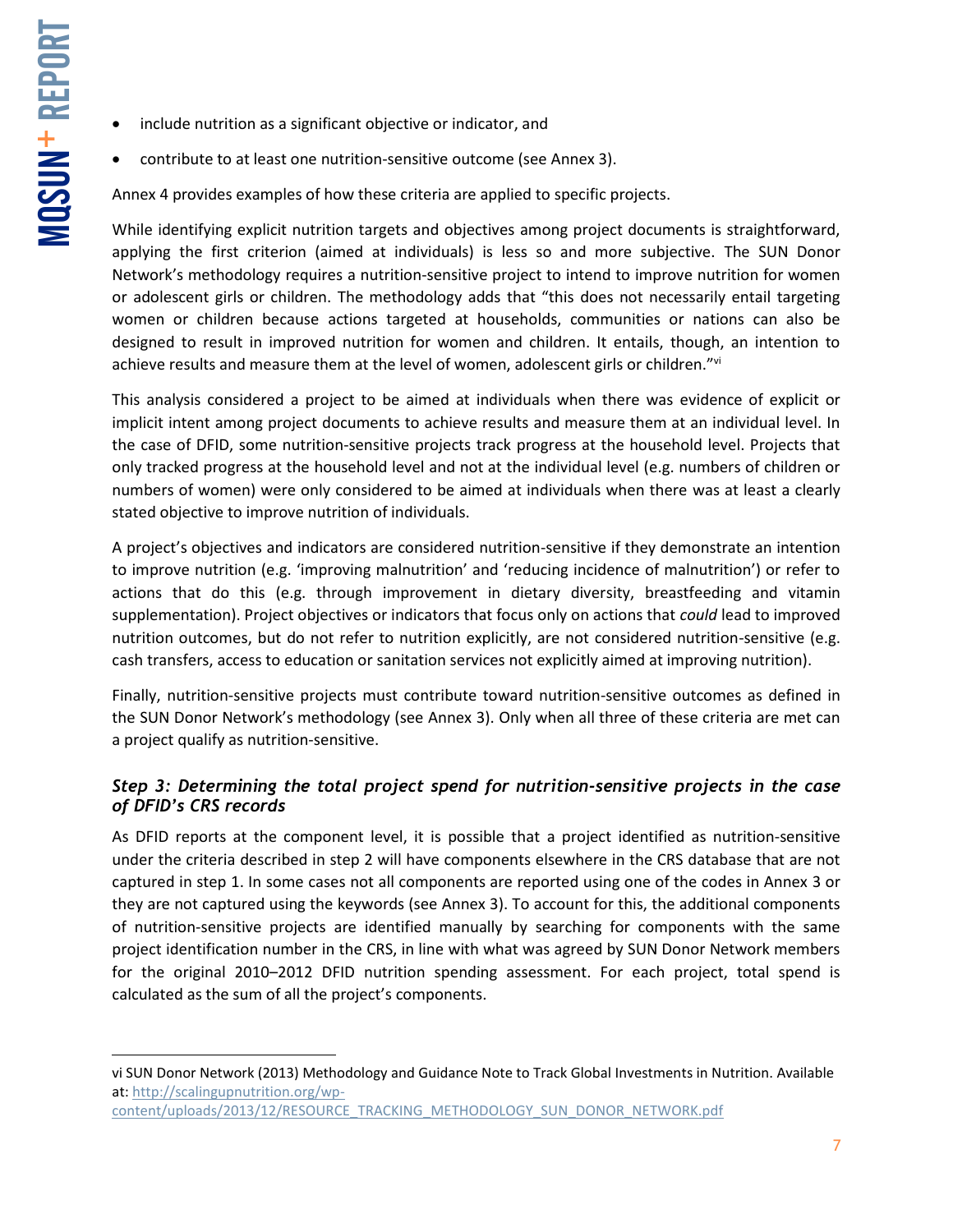### *Step 4: Classifying nutrition-sensitive projects as 'dominant' or 'partial'*

The final step of the SUN methodology classifies nutrition-sensitive projects as one of two subcategories, 'dominant' or 'partial', depending on the extent to which projects contribute to nutritionsensitive outcomes.

The SUN methodology requires that:

- when the **full project** (its main objective, results, outcomes and indicators) is nutrition-sensitive (see Annex 3), the project is classified as 'nutrition-sensitive dominant' and the total spend for the project is counted
- when **part of the project** (e.g. one of the objectives, results, outcomes or indicators) is nutritionsensitive, but also aims to address other issues, the project is classified as 'nutrition-sensitive partial' and 25% of the project spend is counted.

Annex 4 provides examples of how projects are assessed as dominant or partial.

Multi-year projects that had qualified as nutrition-sensitive during the [previous assessment](http://devinit.org/post/dfids-aid-spending-for-nutrition-2014/)<sup>vii</sup> were reassessed carefully to capture any shifts in their focus.

### **ODA disbursements and commitments**

The CRS database has two measures of ODA: disbursements and commitments. Commitments are a formal obligation to disburse funds; disbursements are the funds donors have actually provided. Commitments and disbursements from a donor are likely to differ in any given year. This is because commitments often relate to projects that disburse funds over a number of years. Also, disbursements may be made where no previous commitments existed and the final disbursed cost of a project may differ from the originally committed amount.

As disbursements measure the resources actually transferred to developing countries in a given reporting year, we report primarily on DFID's disbursements.

 $\overline{\phantom{a}}$ vii Development Initiatives (2016) DFID's aid spending for nutrition: 2014. Available at: <http://devinit.org/post/dfids-aid-spending-for-nutrition-2014/>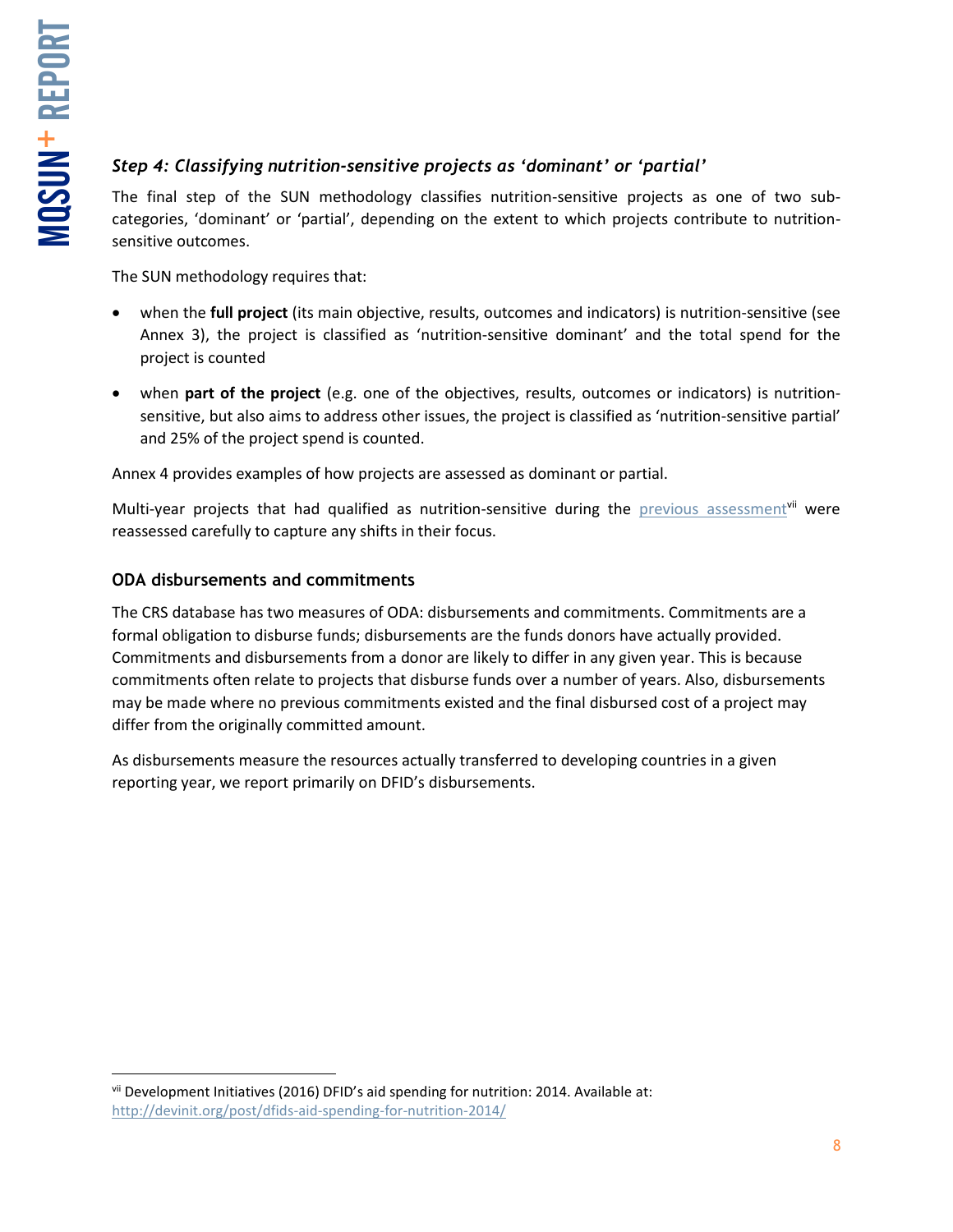# DFID's ODA disbursements to nutrition

### **Overview**

In 2015 DFID's total aid spending for nutrition reached US\$1.0 billion. Spending increased significantly from 2014 volumes, by US\$206 million or 25%. Spending on nutrition-specific and nutrition-sensitive interventions increased by 13% and 27% respectively. The increase maintains a broad upward trend, with 2015 DFID nutrition ODA at its highest levels when compared with previous years.

Nutrition-sensitive spending continues to constitute the majority (91%) of total nutrition spending at US\$928 million. Nutrition-specific spending completes the remaining 9% at US\$92 million.

In the context of an overall decrease in DFID's total bilateral aid between 2014 and 2015, nutrition ODA increased in absolute volumes and as a proportion of total bilateral aid, peaking at 10.6% in 2015.



#### **FIGURE 1. DFID spent US\$1.0 billion on nutrition in 2015**

DFID nutrition ODA disbursements by volume and share of total bilateral disbursements, 2010-2015. Notes: Constant 2015 prices.

Source: Development Initiatives' calculations based on DAC CRS data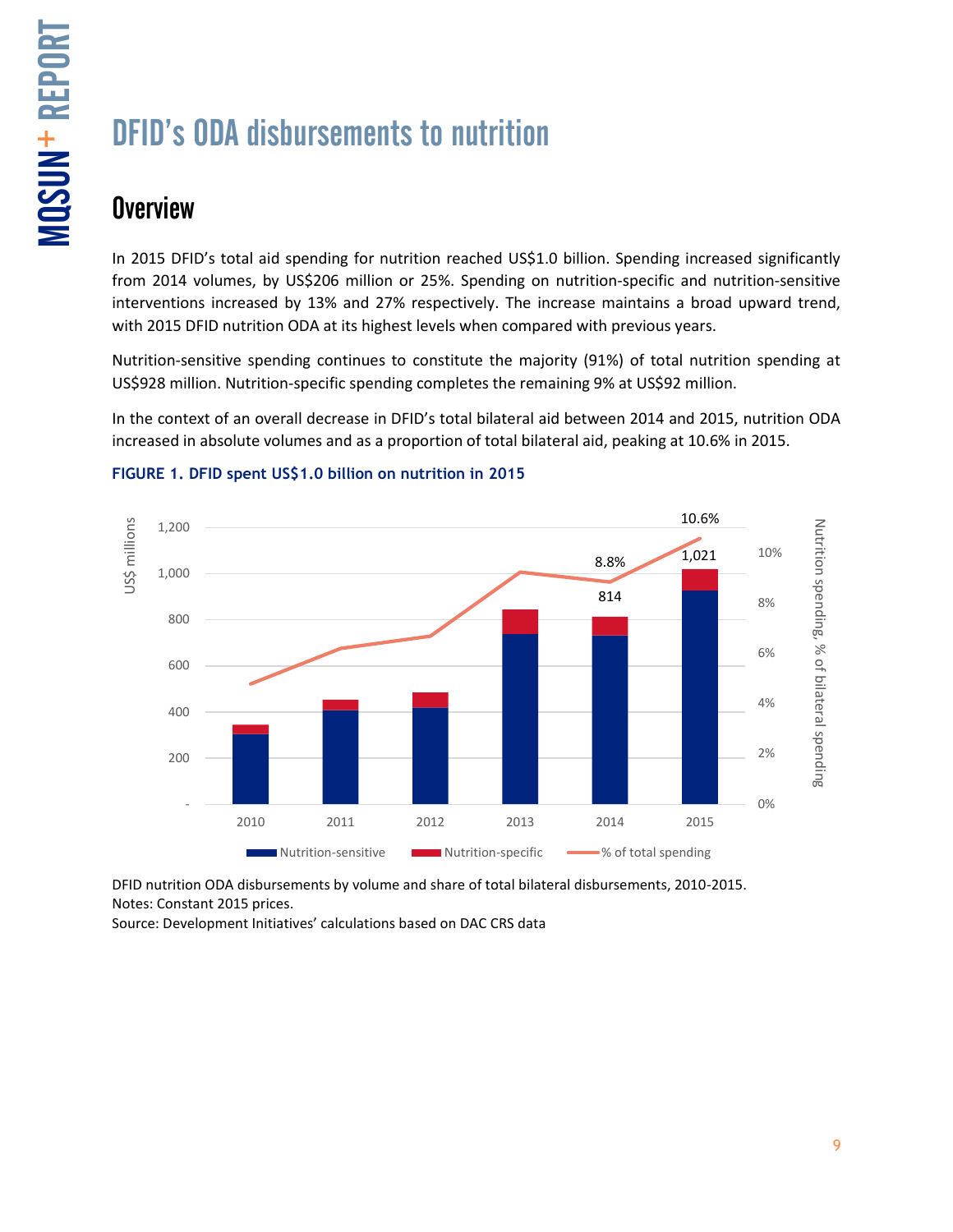The total number of unique DFID supported projects increased from 123 in 2014 to 142 in 2015. These consist of 111 nutrition-sensitive projects, 19 nutrition-specific projects and 12 projects that have both nutrition-specific and nutrition-sensitive components. The number of projects with both nutritionspecific and nutrition-sensitive components has grown from eight in 2014 to twelve in 2015.



#### **FIGURE 2. DFID supported 142 nutrition projects in 2015**

Number of projects by category, 2010-2015. Source: Development Initiatives' calculations based on DAC CRS data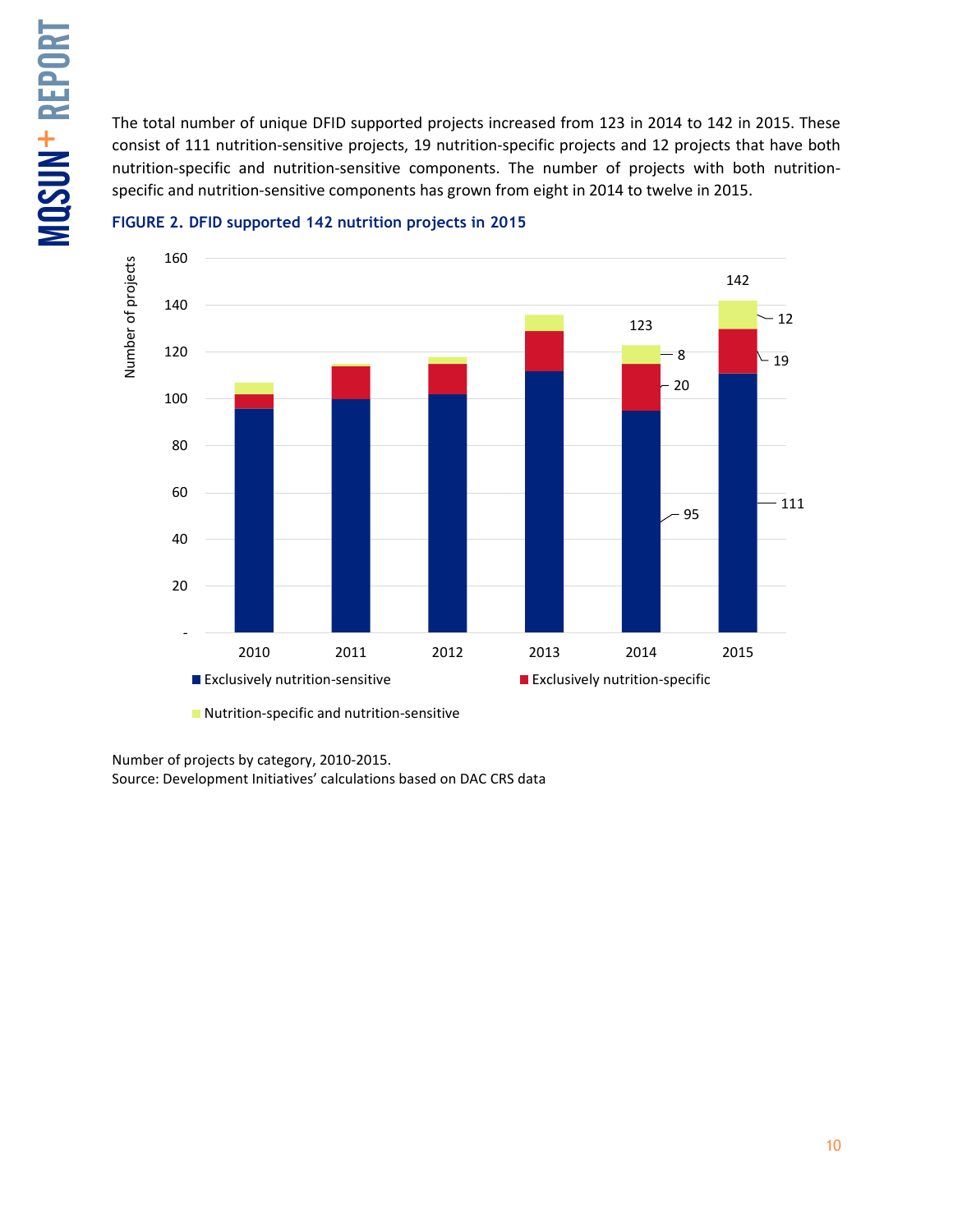DFID supports a greater number of nutrition-sensitive *partial* projects than it does nutrition-sensitive *dominant* projects; 82 nutrition-sensitive partial projects compared with 29 nutrition-sensitive dominant projects. However, as the total number and value of DFID-supported nutrition-sensitive projects have grown since 2010, an increasing proportion of those have been classified as nutrition-sensitive dominant. The proportion of DFID's nutrition-sensitive projects qualifying as nutrition-sensitive dominant has stayed between 29% in 2013 and 26% in 2015.





Proportion of nutrition-sensitive projects by sub-category (partial and dominant), 2010-2015. Source: Development Initiatives' calculations based on DAC CRS data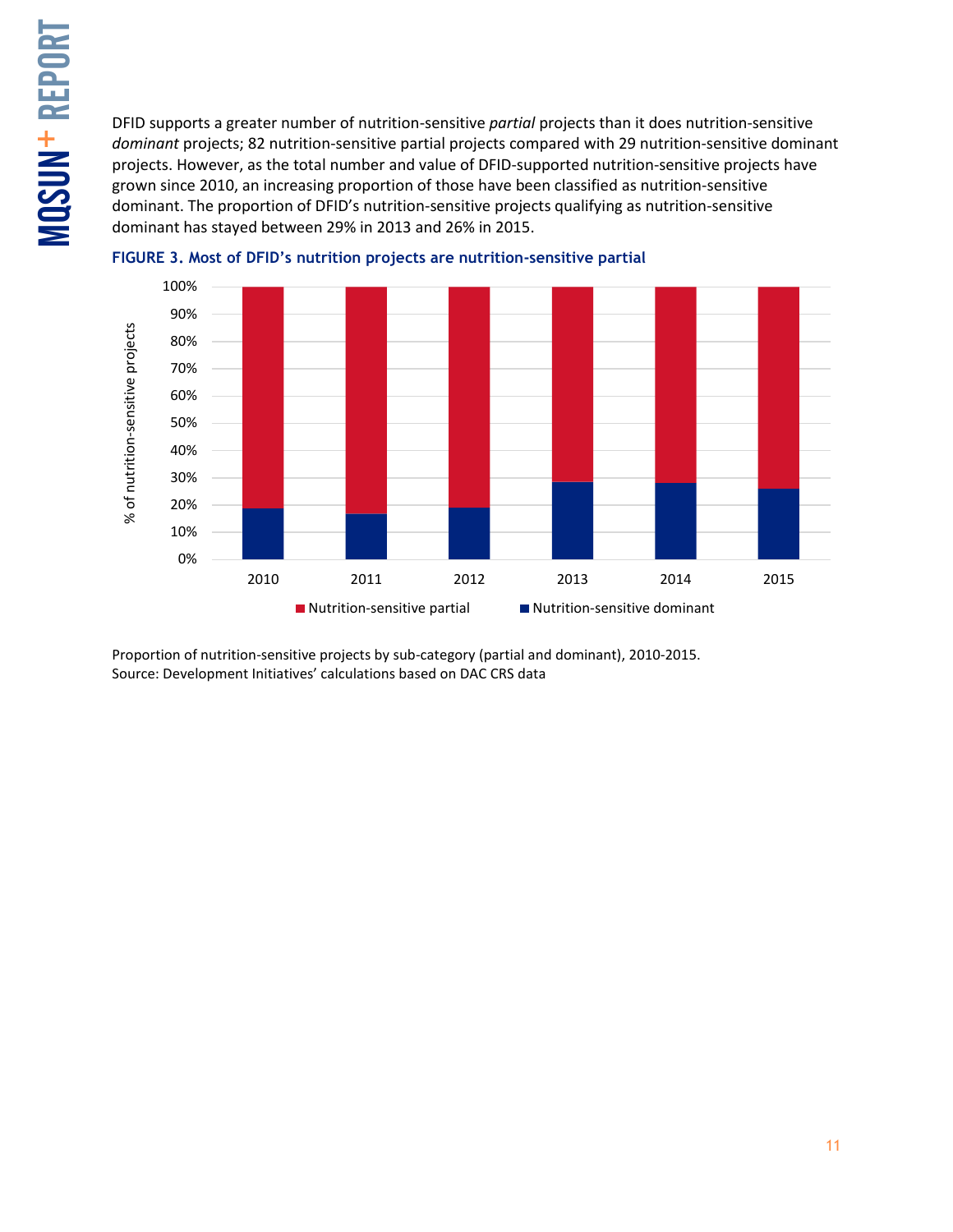Between 2014 and 2015 DFID's total spending on nutrition projects increased by US\$206 million. Nutrition-specific aid increased by net US\$11 million. The features of this increase are:

- 1. New projects with new disbursements, +US\$11.2 million
- 2. Increased disbursements to existing projects, +US\$30.8 million
- 3. Completed projects with no new disbursements, -US\$13.3 million
- 4. Smaller disbursements to existing projects, -US\$17.9 million

**FIGURE 4. Nutrition-specific spending rose by US\$11 million**



Changes to nutrition-specific disbursements, 2014–2015.

Notes: 'New projects' are those with no disbursements before 2015. 'Completed projects' are those with disbursements in 2014, but none in 2015. 'Increased disbursements' and 'fewer disbursements' refer to spending changes on existing projects. Constant 2015 prices.

Source: Development Initiatives' calculations based on DAC CRS data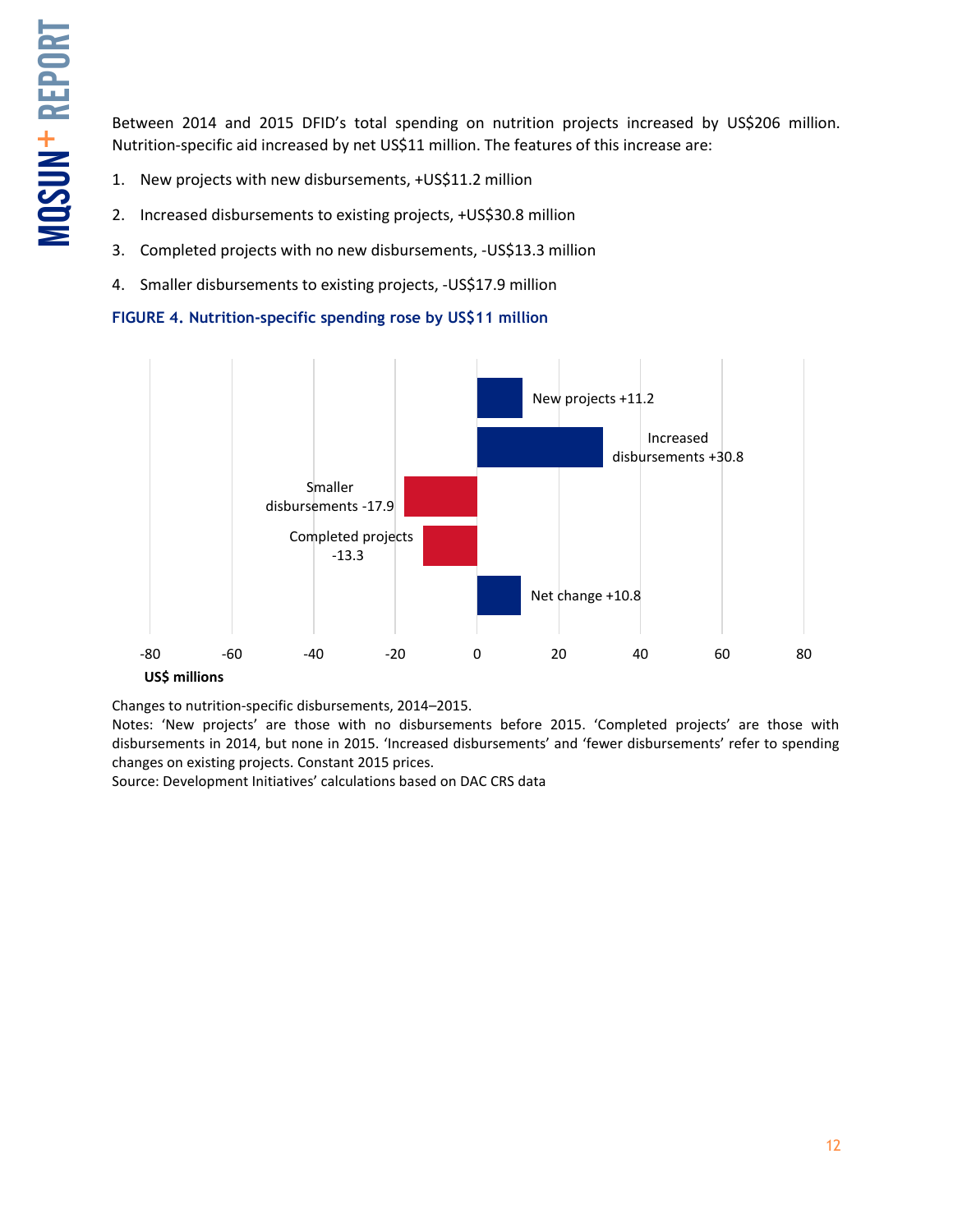Nutrition-sensitive aid increased by net US\$196 million between 2014 and 2015. The features of this increase are:

- 1. New projects with new disbursements, +US\$399.9 million
- 2. Increased disbursements to existing projects, +US\$212.3 million
- 3. Completed projects with no new disbursements, -US\$119.1 million
- 4. Smaller disbursements to existing projects, -US\$297.5 million

**FIGURE 5. Nutrition-sensitive spending rose by US\$196 million**



Changes to nutrition-sensitive disbursements, 2014-2015.

Notes: 'New projects' are those with no disbursements before 2015. 'Completed projects' are those with disbursements in 2014, but none in 2015. 'Increased disbursements' and 'fewer disbursements' refer to spending changes on existing projects. Constant 2015 prices.

Source: Development Initiatives' calculations based on DAC CRS data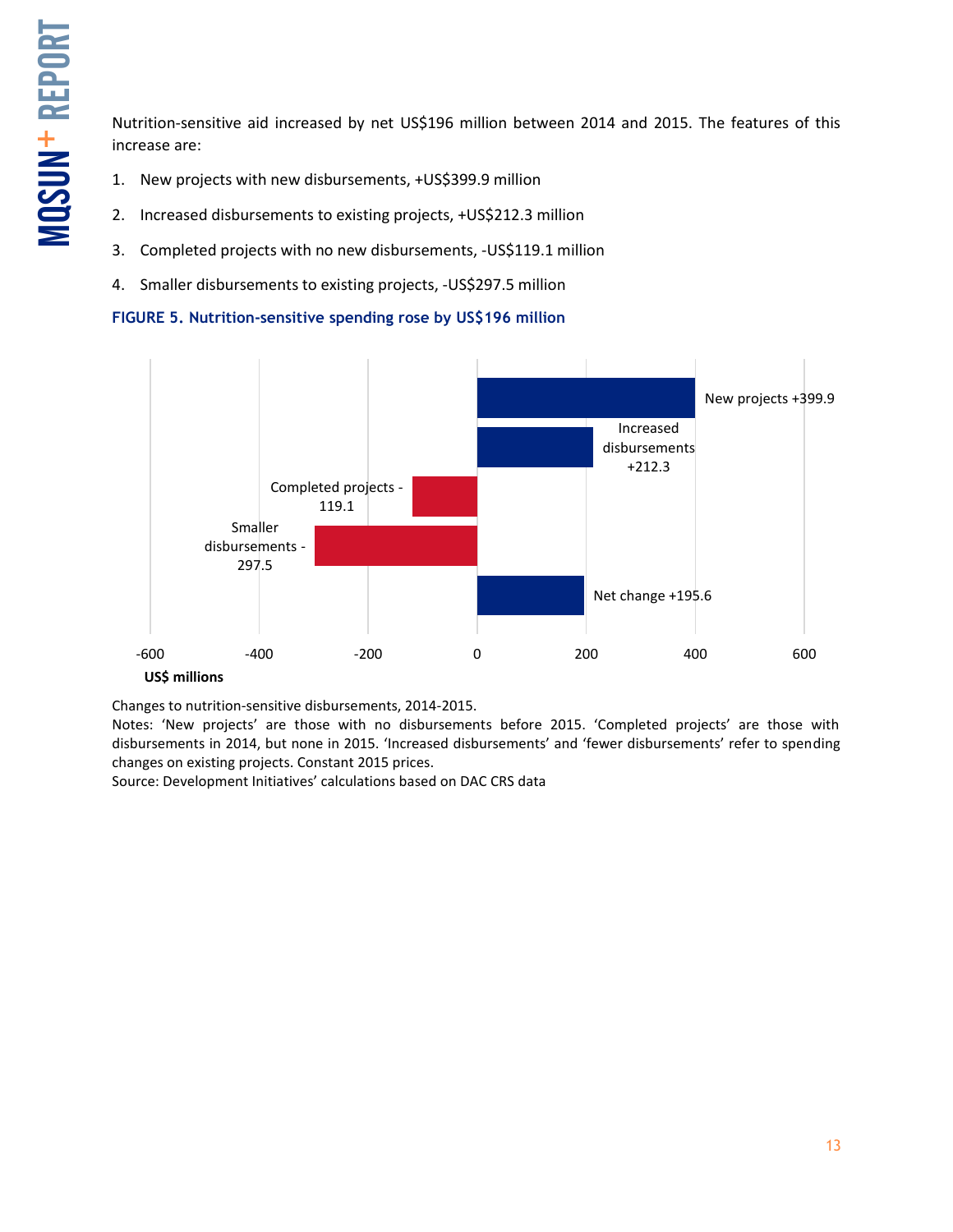$\overline{\phantom{a}}$ 

# Nutrition-sensitive ODA by purpose and sector

Donors reporting to the CRS, including DFID, are required to specify in some detail the sector that their ODA investments intend to support using a defined list of purpose codes, organised by sector. Viii These purpose codes classify different activities, enabling a view of each donor's support across key sectors. While nutrition-specific spending falls under the health sector within the DAC CRS system, DFID's nutrition-sensitive spending falls elsewhere, across a broad variety of sectors.

Since 2010 most of DFID's nutrition-sensitive aid has been reported under the humanitarian sector, which has accounted for almost half (47%) of DFID's nutrition-sensitive spending over 2010-2015. Another 23% of DFID's nutrition-sensitive spending over the same period falls under 'health' projects. Other significant amounts and proportions are reported under the 'agriculture and food security' and 'other social services' sectors, together representing another 21% of spending. Other spending is spread across a variety of sectors, including 'water and sanitation' (2%), 'environment' (1%) and 'education' (0.7%).

In 2015 spending remained concentrated among these sectors in similar proportions. The humanitarian sector continued to account for the greatest amount: US\$411, equal to 44% of DFID's nutrition-sensitive spending. Other significant amounts were found under the 'health' sector (US\$157 million, 17% of DFID's nutrition-sensitive aid), 'agriculture and food security' (US\$154 million, 17%) and 'social services' sector (US\$125 million, 14%).Between 2014 and 2015 nutrition-sensitive aid allocations grew for 'agriculture and food security' projects by US\$93 million and by US\$107 million for 'social services' activities. By contrast, allocations for humanitarian interventions decreased by US\$15 million and by US\$13 million for `health` projects. However, the humanitarian sector continues to account for the majority of DFID's nutrition-sensitive aid spending.

viii The OECD defines purpose codes as "the specific areas of the recipient's economic or social development the transfer intends to foster" (OECD, 2016: se[e www.oecd.org/dac/stats/purposecodessectorclassification.htm\)](http://www.oecd.org/dac/stats/purposecodessectorclassification.htm).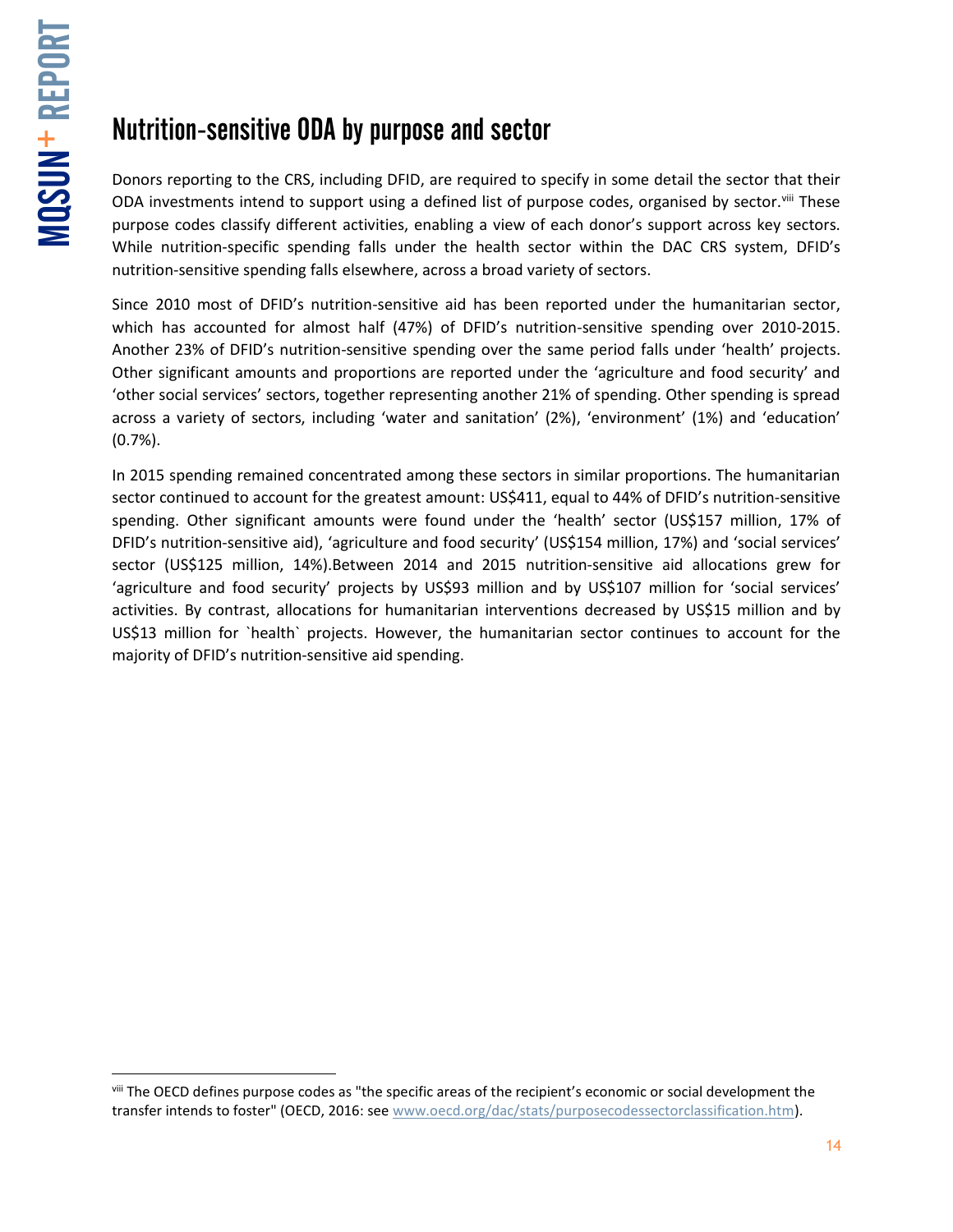

#### **FIGURE 6. Most nutrition-sensitive spending is in the humanitarian sector**

Nutrition-sensitive disbursements by sector, 2010-2015.

Notes: Constant 2015 prices

Source: Development Initiatives' calculations based on DAC CRS data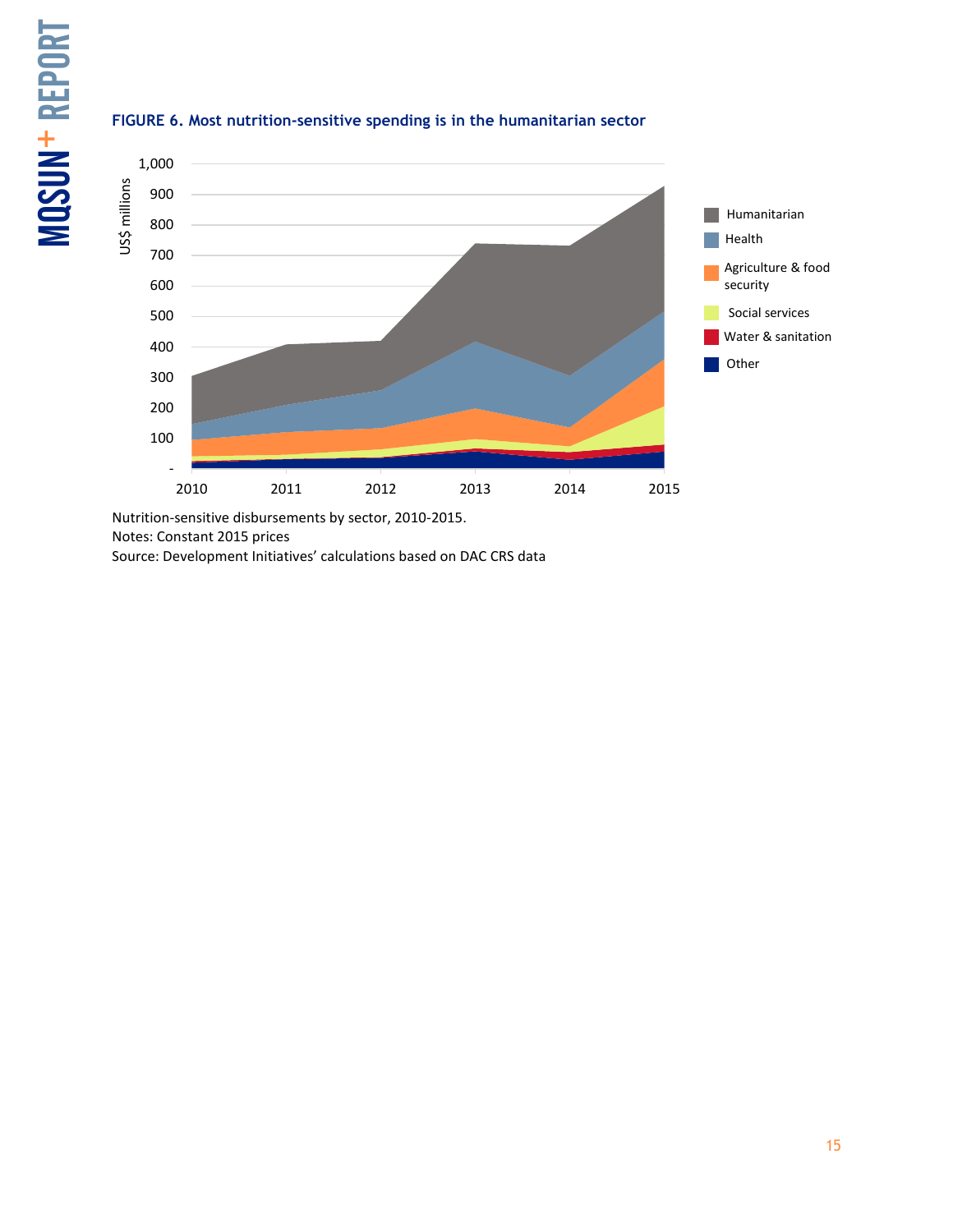The distribution of DFID's nutrition-sensitive spending across specific purpose codes reflects its distribution across sectors in more detail than outlined above. The bulk of DFID's nutrition-sensitive spending has been reported under a select number of purpose codes since 2010. Four purpose codes together account for the majority of DFID's nutrition-sensitive spending: 'emergency food aid', accounting for 22% of DFID's nutrition-sensitive spending since 2010; 'material relief assistance and services', 21%; 'reproductive health care', 11%; and 'basic health care', 10%. In each year since 2010 these together accounted for over half of DFID's annual nutrition-sensitive spending.

In 2015, these four purpose codes represented 56% of DFID's nutrition-sensitive spending. The humanitarian purpose codes 'emergency food aid' and 'material relief assistance and services' continue to account for the greatest amounts (US\$243 million and US\$139 million respectively). In 2015, allocations to the former more than doubled and outpaced the aid reported under the latter. This occurred also because aid under 'material relief assistance and services' halved between 2014 and 2015.

Spending increased notably to the purpose code: 'social/welfare services', from US\$19 million in 2014 to US\$125 million in 2015. Spending under this single purpose code represents 6% of DFID's total nutritionsensitive spending in 2015. This increase is responsible for the pattern of increased spending amongst the 'social services' sector highlighted in Figure 6. This increase is the result of greater disbursements to nine existing projects and substantial disbursements to three new projects, including a social/welfare services intervention worth US\$72 million in Ethiopia.



#### **FIGURE 7. Much nutrition-sensitive spending is on emergency food aid**

Proportion of nutrition-sensitive disbursements by purpose, 2010–2015. Notes: Constant 2015 prices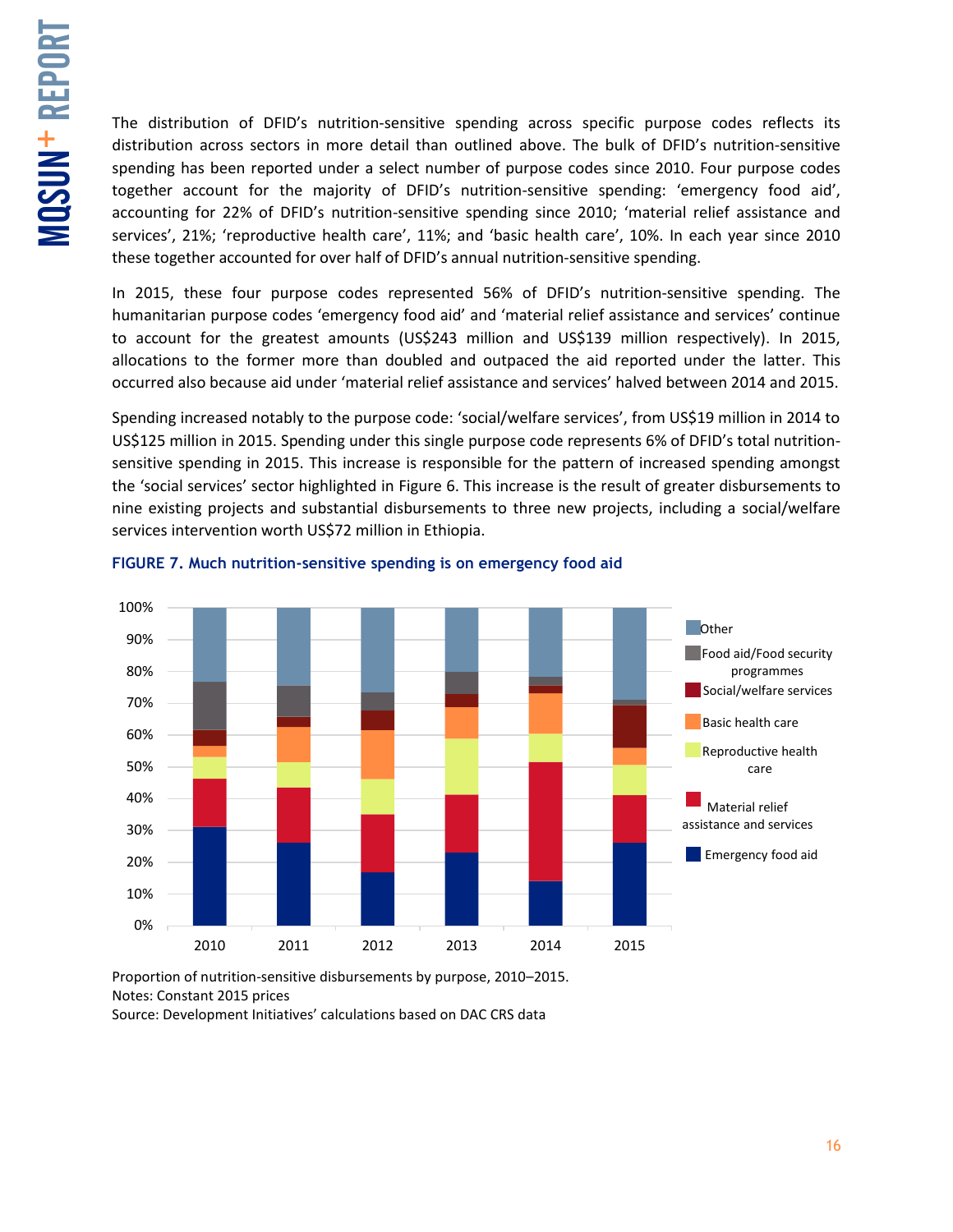### Recipients of nutrition ODA disbursements

- Most of DFID's nutrition aid continues to concentrate in sub-Saharan Africa, which received 54% (US\$551 million) of DFID's nutrition aid in 2015. Countries in South and Central Asia and in the Middle East respectively received the second and third largest amounts (US\$222 million and US\$168 million).
- Between 2014 and 2015 there has been a notable fivefold increase in nutrition aid to the Middle East, attributable to greater nutrition-sensitive spending on humanitarian interventions in Yemen and Syria. Conversely, nutrition spending in Far East Asia decreased by 95%, primarily due to a drop in allocations in the Philippines after the response to Typhoon Haiyan. North and Central America recipients are in a similar pattern, following the discontinuation of the response to the Hurricane Sandy in Haiti.

In 2015 DFID allocated US\$72 million to projects at the global level, to no specific region or country. This amount remains in line with amounts spent in the previous two years, and represents 7% of DFID's total nutrition spending in 2015. This amount includes US\$55 million of spending on nutrition-related agricultural development, policy and research.



### **FIGURE 8. Most spending continues to concentrate in sub-Saharan Africa**

Nutrition disbursements by region, 2010–2015. Notes: Constant 2015 prices

Source: Development Initiatives' calculations based on DAC CRS data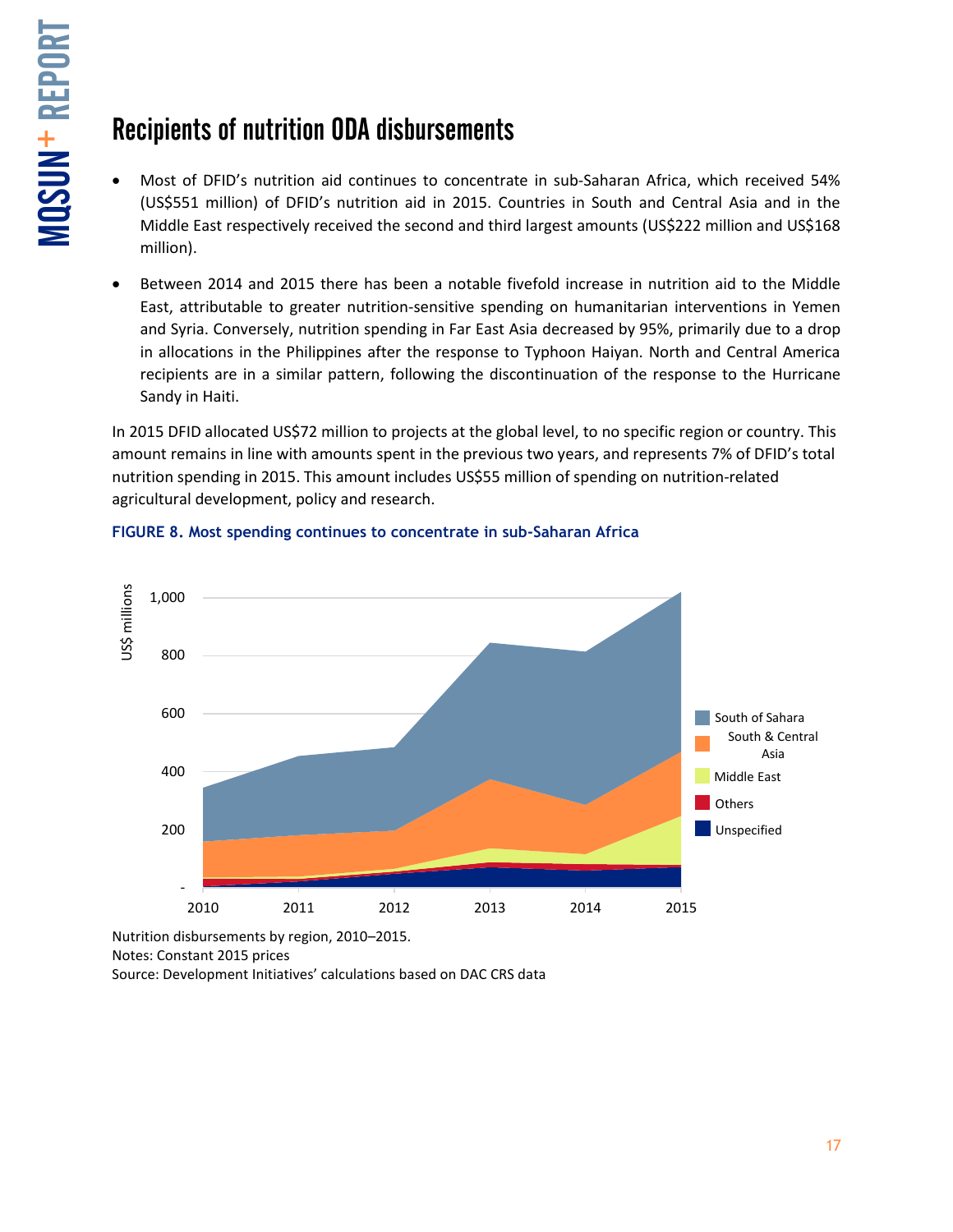In 2015 DFID's nutrition spending reached at least 32 countries, up from 26 countries in 2014 and greater than in any previous year. Ten countries received both nutrition-specific and nutrition-sensitive aid resources. The remaining 22 countries received nutrition-sensitive aid only. While more than half of both DFID's nutrition-specific and nutrition-sensitive spending is in sub-Saharan Africa, DFID's nutritionsensitive spending is less concentrated than nutrition-specific resources: 68% of nutrition-specific spending is in sub-Saharan countries, compared with 53% of nutrition-sensitive spending. Slightly more than a fifth of both nutrition-specific (21%) and nutrition-sensitive aid (22%) is in South and Central Asia countries. 7% of DFID's nutrition-sensitive spending and 11% of DFID's nutrition-specific spending is not allocated to any single country or region.

#### **FIGURE 9. More than half of both nutrition-specific and nutrition-sensitive spending targets sub-Saharan Africa**



Nutrition disbursements by category and region, 2015.

Notes: Inner ring, nutrition-specific. Outer ring, nutrition-sensitive. 2015 prices Source: Development Initiatives' calculations based on DAC CRS data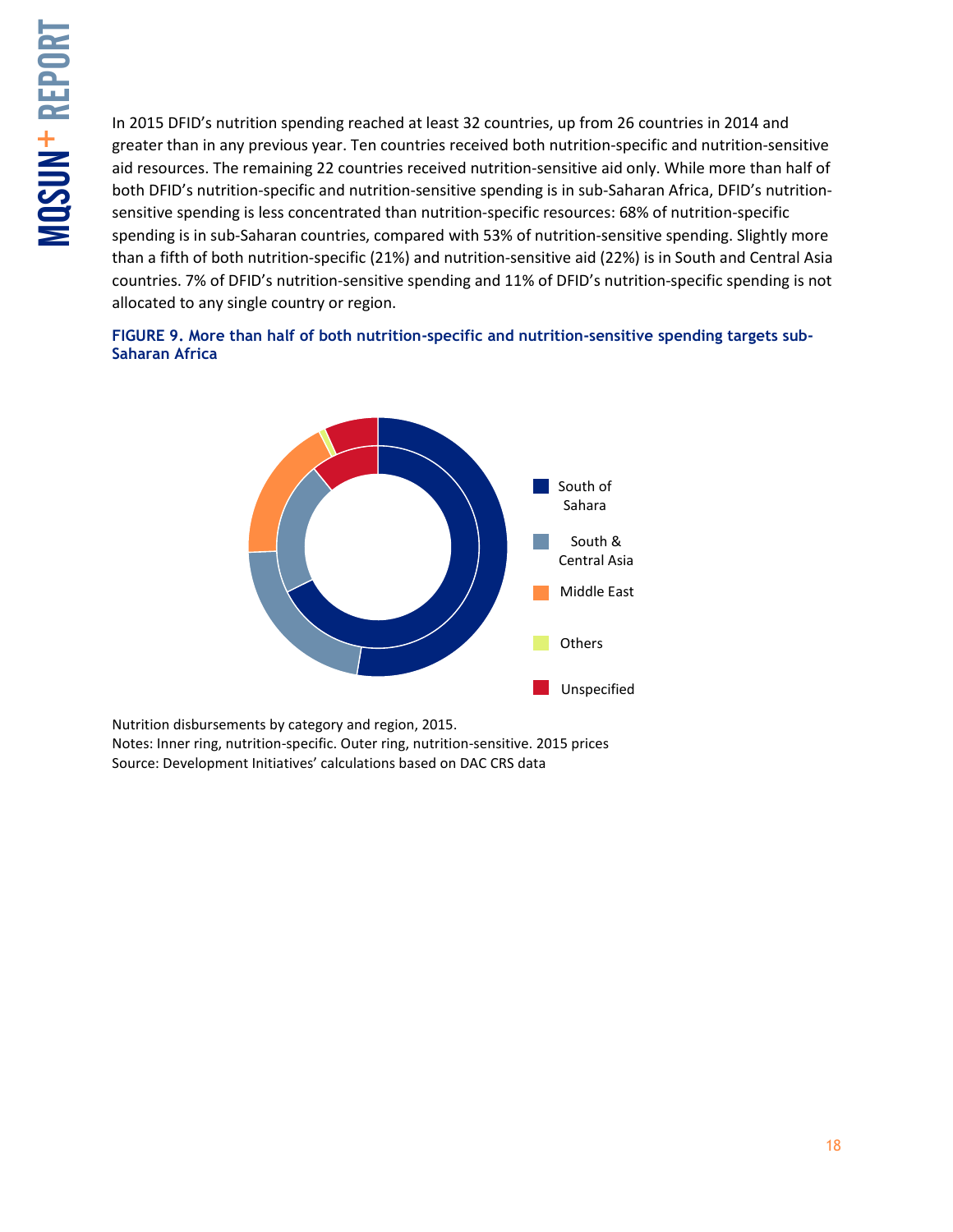Ethiopia was the largest recipient of DFID nutrition ODA in 2015, receiving US\$227 million. Both nutrition-specific and nutrition-sensitive spending were greater in Ethiopia than any other country. Around a third (32%) of this spending is attributable to the nutrition-sensitive 'Productive Safety Net Programme' project (code 204290). Another 31% of spending in Ethiopia is attributable to nutritionsensitive humanitarian interventions, which includes the provision of emergency food aid through the 'Multi-year support to World Food Program emergency response' project (code 203071). Ethiopia is also the recipient of DFID's 2015 largest country nutrition-specific intervention – 'Accelerating reductions in under nutrition in Ethiopia' (code 202890), worth US\$35 million disbursements.

Syria and Pakistan were the second and third largest recipients, but received less than half of that received by Ethiopia in nutrition ODA (US\$96 million and US\$92 million respectively). Both countries received only nutrition-sensitive aid. Spending in Syria is almost exclusively related to humanitarian interventions, while spending in Pakistan focused on two nutrition-sensitive reproductive health care interventions. Yemen, Bangladesh and South Sudan also received over US\$50 million each.

DFID spent US\$34 million at the regional level in no single defined country, equal to 3% of DFID's total nutrition spending in 2015. This consists primarily of humanitarian and resilience-related interventions in the Sahel region.



### **FIGURE 10. DFID is supporting a greater number of countries than in any previous year**

Nutrition disbursements by country, 2015.

Notes: Excludes regional and global level disbursements. 2015 prices Source: Development Initiatives' calculations based on DAC CRS data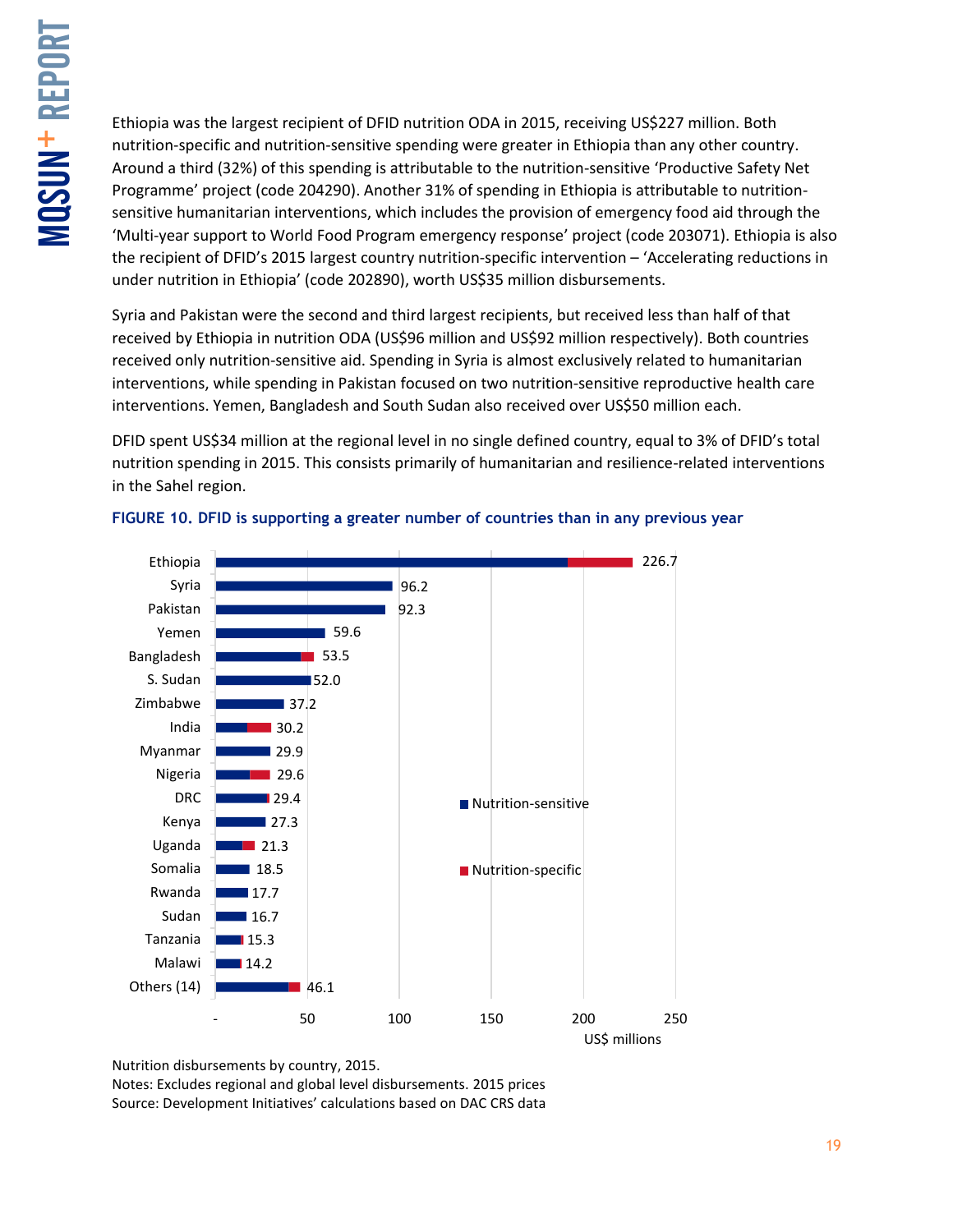Between 2014 and 2015 DFID increased its total nutrition aid spending in 21 different countries. Twelve other countries received less in 2015 than in 2014.

The greatest increase by volume of spending was to Ethiopia (which received US\$126 million more in 2015) due to new spending on a nutrition-sensitive social protection project, greater spending on three humanitarian interventions and increased spending on another nutrition-specific project.

The value of nutrition spending in Syria is higher than in previous years. More programme documents for Syria were available for review this year than previously, and it is not possible to assess to what extent the increased funding identified represents a scale up in funding as opposed to improved availability of documentation. US\$96 million of nutrition-sensitive spending was received in 2015; this was related to the provision of emergency food aid. Six other countries with no nutrition spending captured in 2014 – Cameroon, Lebanon, Saint Helena, Sierra Leone, Tajikistan and Vanuatu – all received some nutrition aid in 2015.

Pakistan received significantly more nutrition funding in 2015 than in 2014. Nutrition aid spending increased from US\$11 million to US\$92 million in 2015. This was largely due to substantially greater disbursements to the 'Provincial Health and Nutrition Programme' (code 202488), which increased from US\$4 million in 2014 to US\$64 million in 2015.

Spending also increased significantly to Yemen and Zimbabwe, by US\$29 million and US\$19 million respectively between 2014 and 2015. Both of these increases included greater spending on emergency food aid and material relief assistance and services.

Spending to 12 countries fell between 2014 and 2015. Of these countries, disbursements decreased most significantly to South Sudan, falling by US\$136 million from a peak in 2014 of US\$188, due to less spending on humanitarian interventions, in particular material relief assistance and services. Disbursements also decreased notably to Somalia (by US\$25 million: caused by a drop in reproductive health care spending), Afghanistan (US\$17 million: less humanitarian spending), the Philippines (US\$17 million: also less humanitarian spending) and India (US14 million: less reproductive health care spending).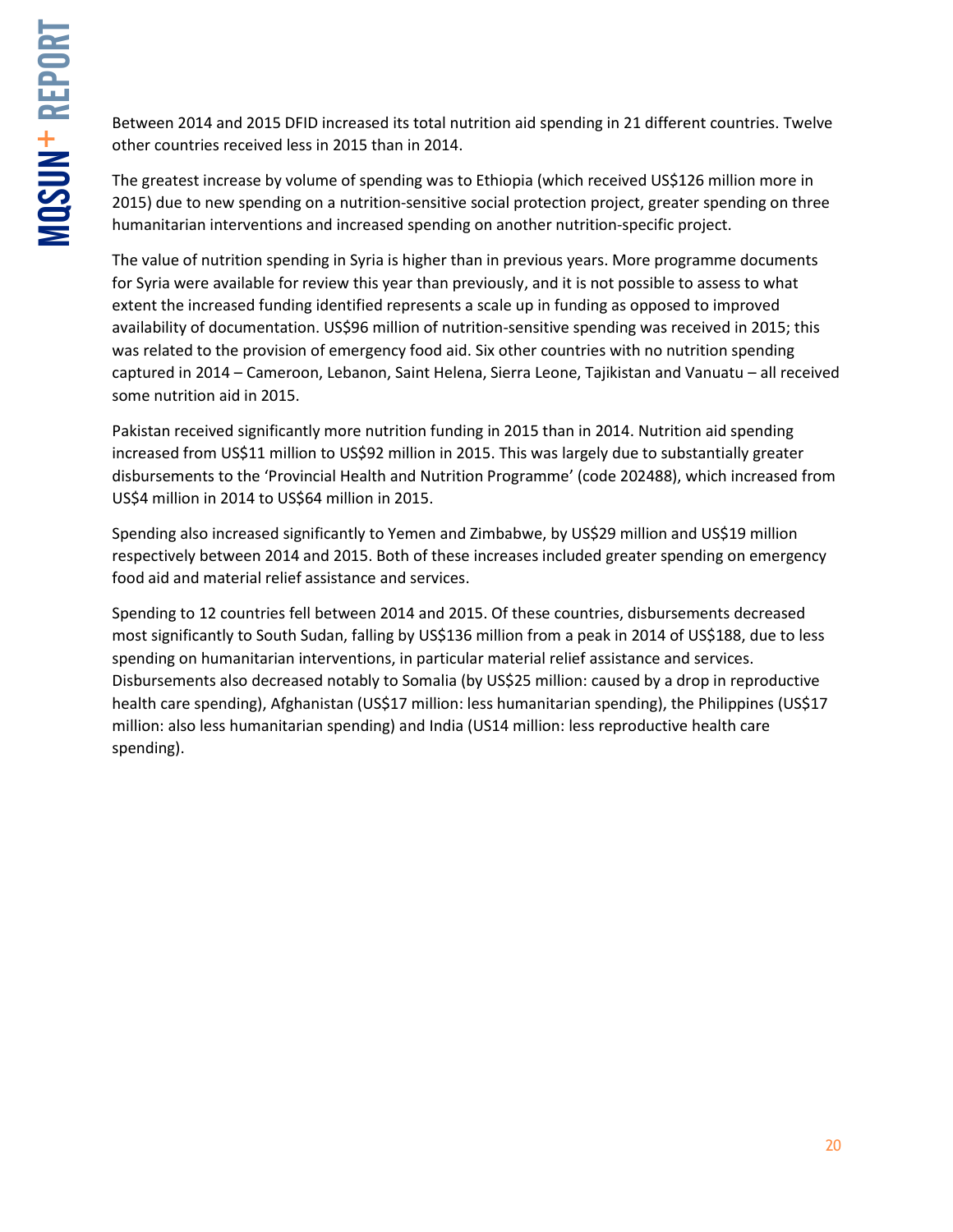# MQSUN + REPORT -

#### **FIGURE 11. DFID's nutrition spending increased to 21 different countries**



US\$ millions

Changes in nutrition disbursements by country, 2014–2015. Notes: Excludes regional and global level disbursements. 2015 prices Source: Development Initiatives' calculations based on DAC CRS data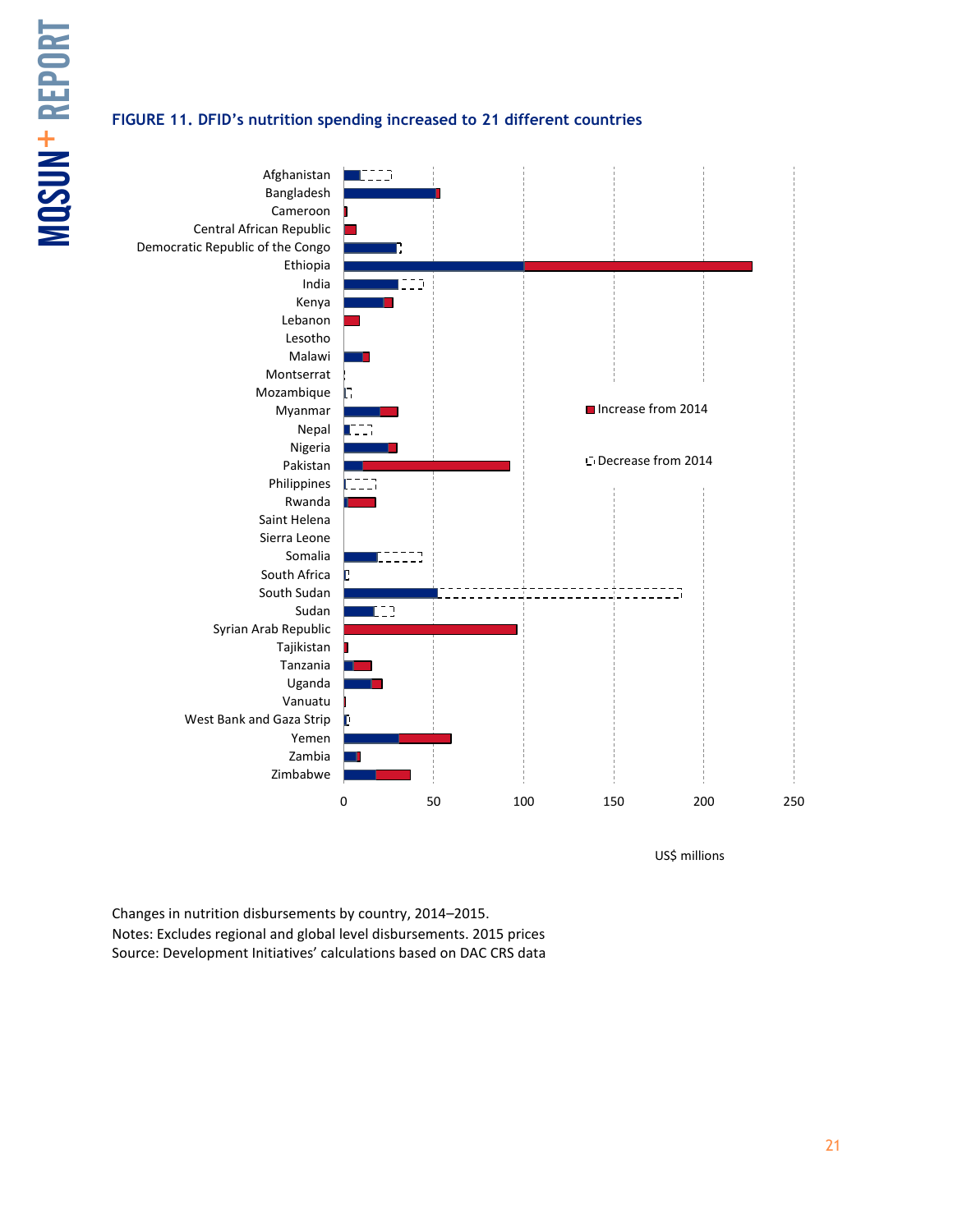# DFID's ODA commitments to nutrition

### **Overview**

In 2015 DFID committed a record US\$617 million of nutrition-related ODA to developing countries, equal to 9.9% of DFID's total bilateral commitments that year. Commitments increased significantly over 2014 levels, by US\$204 million in total. Nutrition-sensitive commitments increased by US\$211 million, while nutrition-specific commitments fell slightly by US\$6 million.

Nutrition-sensitive commitments continue to constitute the majority (98%) of DFID's total nutritionrelated aid commitments, while nutrition-specific commitments represent just 2%.

Over half (54%) of DFID's nutrition-sensitive commitments are to humanitarian interventions, primarily the provision of emergency food aid.

DFID committed nutrition-related aid to 31 different countries. Ethiopia and Yemen were allocated by far the greatest commitments, US\$126 million and US\$116 million respectively. Together these two countries account for 39% of DFID's total nutrition-related commitments.



### **FIGURE 12. DFID committed US\$617 million to nutrition-related projects in 2015**

DFID nutrition ODA commitments by volume and category, 2010-2015. Notes: Constant 2015 prices Source: Development Initiatives' calculations based on DAC CRS data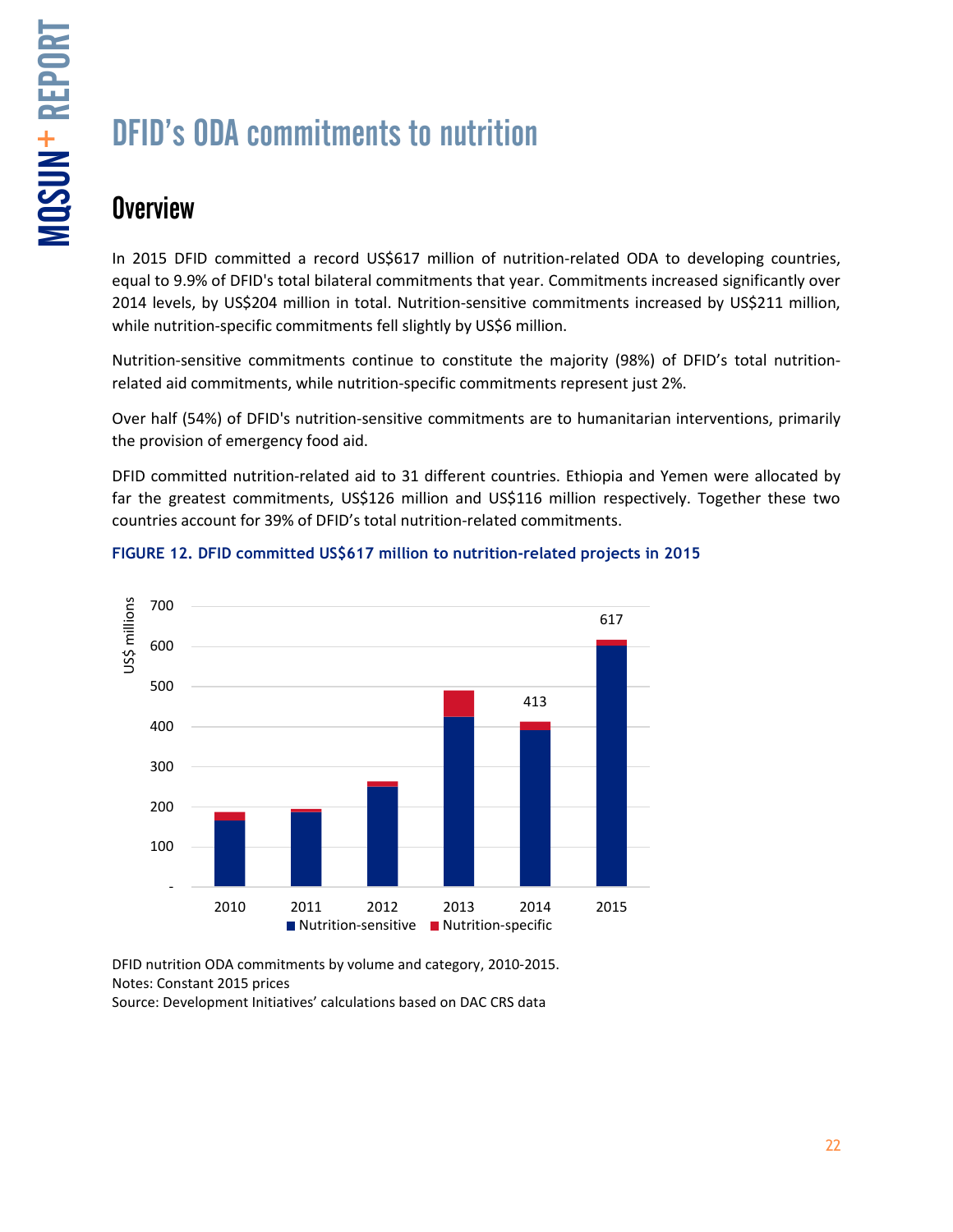### Nutrition ODA by recipient

**TABLE 1. DFID nutrition-related ODA by country and category, 2015, US\$ millions, ordered by size of total disbursements.**

|                                   | <b>Commitments (US\$ millions)</b> |                         |              | Disbursements (US\$ millions) |                         |        |
|-----------------------------------|------------------------------------|-------------------------|--------------|-------------------------------|-------------------------|--------|
| <b>Country</b>                    | Nutrition-<br>specific             | Nutrition-<br>sensitive | <b>Total</b> | Nutrition-<br>specific        | Nutrition-<br>sensitive | Total  |
| Ethiopia                          |                                    | 126.2                   | 126.2        | 35.3                          | 191.4                   | 226.7  |
| Syrian Arab Republic              |                                    | 90.0                    | 90.0         |                               | 96.2                    | 96.2   |
| Pakistan                          |                                    | 15.0                    | 15.0         |                               | 92.3                    | 92.3   |
| Yemen                             |                                    | 115.8                   | 115.8        |                               | 59.6                    | 59.6   |
| Bangladesh                        | 3.4                                | 2.7                     | 6.1          | 6.9                           | 46.6                    | 53.5   |
| South Sudan                       |                                    | 34.7                    | 34.7         |                               | 52.0                    | 52.0   |
| Zimbabwe                          |                                    | 19.2                    | 19.2         |                               | 37.2                    | 37.2   |
| India                             | 0.3                                | 14.5                    | 14.8         | 12.9                          | 17.3                    | 30.2   |
| Myanmar                           |                                    | 19.0                    | 19.0         |                               | 29.9                    | 29.9   |
| Nigeria                           |                                    | 1.8                     | 1.8          | 10.9                          | 18.8                    | 29.6   |
| Democratic Republic of the Congo  |                                    | 4.2                     | 4.2          | 1.5                           | 27.9                    | 29.4   |
| Kenya                             |                                    | 8.1                     | 8.1          |                               | 27.3                    | 27.3   |
| Uganda                            | 6.4                                | 10.1                    | 16.5         | 6.4                           | 14.9                    | 21.3   |
| Somalia                           |                                    | 2.5                     | 2.5          |                               | 18.5                    | 18.5   |
| Rwanda                            |                                    | 11.1                    | 11.1         |                               | 17.7                    | 17.7   |
| Sudan                             |                                    | 10.4                    | 10.4         |                               | 16.7                    | 16.7   |
| Tanzania                          | 0.5                                | 13.4                    | 13.9         | 1.4                           | 13.9                    | 15.3   |
| Malawi                            |                                    | 10.9                    | 10.9         | 0.9                           | 13.3                    | 14.2   |
| Zambia                            | 0.9                                | 1.1                     | 2.0          | 5.5                           | 3.8                     | 9.3    |
| Afghanistan                       |                                    | 0.7                     | 0.7          |                               | 9.0                     | 9.0    |
| Lebanon                           |                                    | 8.0                     | 8.0          |                               | 8.8                     | 8.8    |
| Central African Republic          |                                    | 5.8                     | 5.8          |                               | 7.0                     | 7.0    |
| Nepal                             |                                    | 1.5                     | 1.5          |                               | 3.2                     | 3.2    |
| Tajikistan                        |                                    | 0.01                    | 0.0          |                               | 2.1                     | 2.1    |
| Cameroon                          |                                    | 13.8                    | 13.8         |                               | 1.7                     | 1.7    |
| West Bank and Gaza Strip          |                                    | 1.2                     | $1.2$        |                               | 1.3                     | 1.3    |
| South Africa                      |                                    |                         |              |                               | 1.0                     | 1.0    |
| Philippines                       |                                    |                         |              |                               | 0.9                     | 0.9    |
| Vanuatu                           |                                    | 1.3                     | 1.3          |                               | 0.9                     | 0.9    |
| Mozambique                        |                                    | 0.01                    | 0.01         | 0.8                           | 0.01                    | 0.8    |
| Sierra Leone                      |                                    | 0.1                     | 0.1          |                               | 0.1                     | 0.1    |
| Saint Helena                      |                                    | 0.004                   | 0.004        |                               | 0.01                    | 0.01   |
| Africa, regional                  |                                    | 3.4                     | 3.4          |                               | 3.2                     | 3.2    |
| Asia, regional                    |                                    | 4.4                     | 4.4          |                               | 2.3                     | 2.3    |
| Developing countries, unspecified | 3.4                                | 42.1                    | 45.5         | 10.0                          | 62.4                    | 72.4   |
| Middle East, regional             |                                    | 0.8                     | 0.8          |                               | 2.5                     | 2.5    |
| South Asia, regional              |                                    |                         |              |                               | 1.5                     | 1.5    |
| South of Sahara, regional         |                                    | 8.9                     | 8.9          |                               | 25.0                    | 25.0   |
| Total                             | 14.8                               | 602.5                   | 617.3        | 92.4                          | 928.3                   | 1020.7 |

Source: Development Initiatives' calculations based on DAC CRS data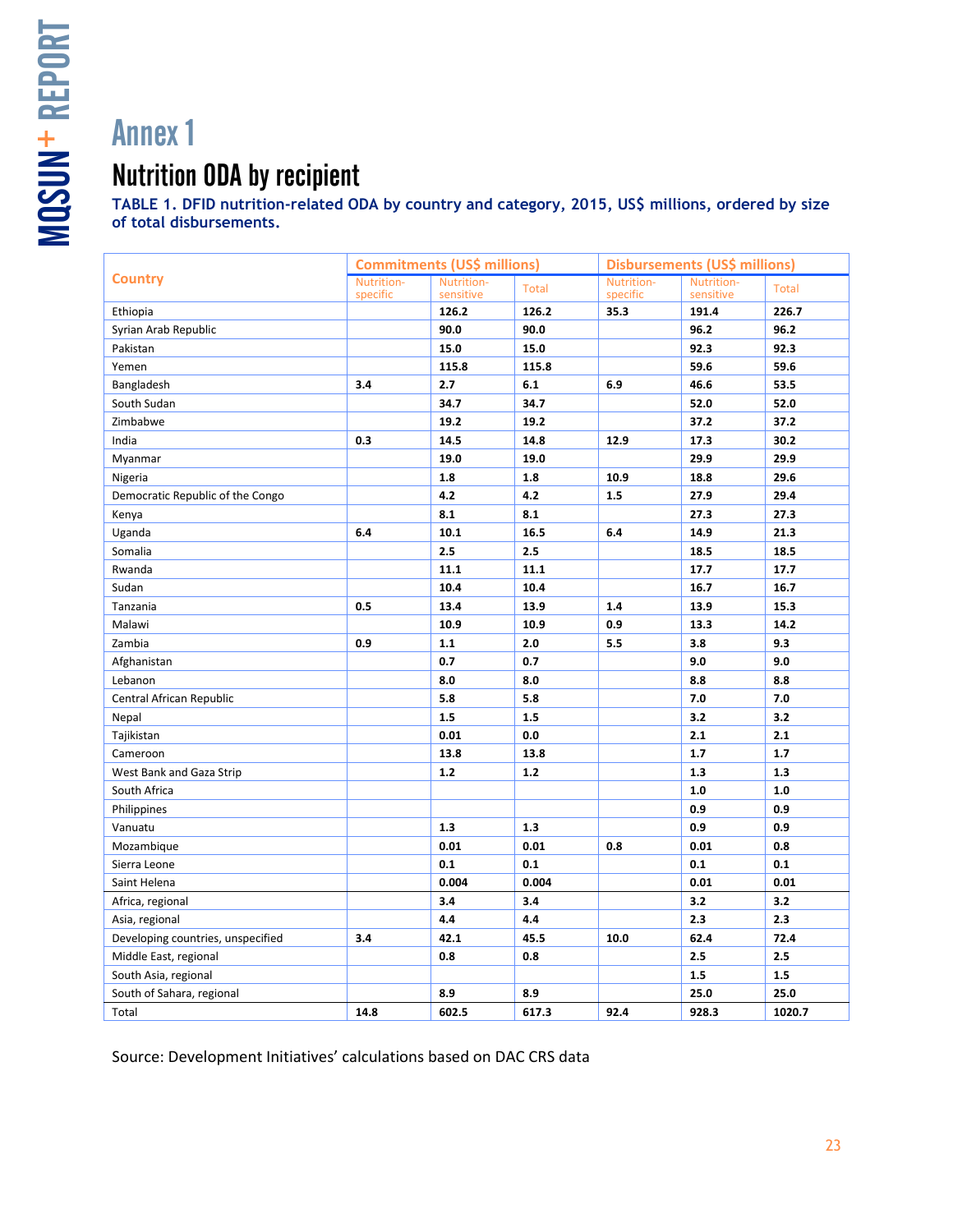### Nutrition-sensitive ODA by sector and purpose code

**TABLE 2. Nutrition-sensitive ODA by sector and purpose code, 2015, US\$ millions, ordered by sector and size of total disbursements**

| <b>DAC CRS sector and purpose code</b>                     | <b>Commitments</b><br>(US\$ millions) | <b>Disbursements</b><br>(US\$ millions) |
|------------------------------------------------------------|---------------------------------------|-----------------------------------------|
| Emergency response                                         | 321.2                                 | 397.7                                   |
| Emergency food aid                                         | 240.5                                 | 243.0                                   |
| Material relief assistance and services                    | 73.7                                  | 138.7                                   |
| Relief co-ordination; protection and support services      | 6.9                                   | 16.0                                    |
| Agriculture                                                | 96.0                                  | 138.2                                   |
| Agricultural development                                   | 31.7                                  | 47.0                                    |
| Agricultural land resources                                | 39.3                                  | 39.5                                    |
| Agricultural research                                      | 16.0                                  | 37.9                                    |
| Agricultural policy & administrative management            | 9.0                                   | 10.2                                    |
| Agricultural services                                      |                                       | 3.5                                     |
| Livestock                                                  |                                       | 0.2                                     |
| Other social infrastructure & services                     | 87.0                                  | 125.4                                   |
| Social/welfare services                                    | 87.0                                  | 125.4                                   |
| Population policies/programmes & reproductive health       | 24.8                                  | 90.9                                    |
| Reproductive health care                                   | 24.8                                  | 88.5                                    |
| Personnel development for population & reproductive health |                                       | 2.4                                     |
| Sexually transmitted disease control including HIV/AIDS    | 0.1                                   | 0.03                                    |
| <b>Basic health</b>                                        | 9.4                                   | 50.8                                    |
| Basic health care                                          | 9.4                                   | 49.2                                    |
| Health personnel development                               |                                       | 0.8                                     |
| Malaria control                                            |                                       | 0.5                                     |
| Tuberculosis control                                       |                                       | 0.2                                     |
| Others                                                     | 64.0                                  | 125.3                                   |
| Total                                                      | 602.5                                 | 928.3                                   |

Source: Development Initiatives' calculations based on DAC CRS data

See Annex 5 for a complete record of all CRS sectors and the disbursements therein.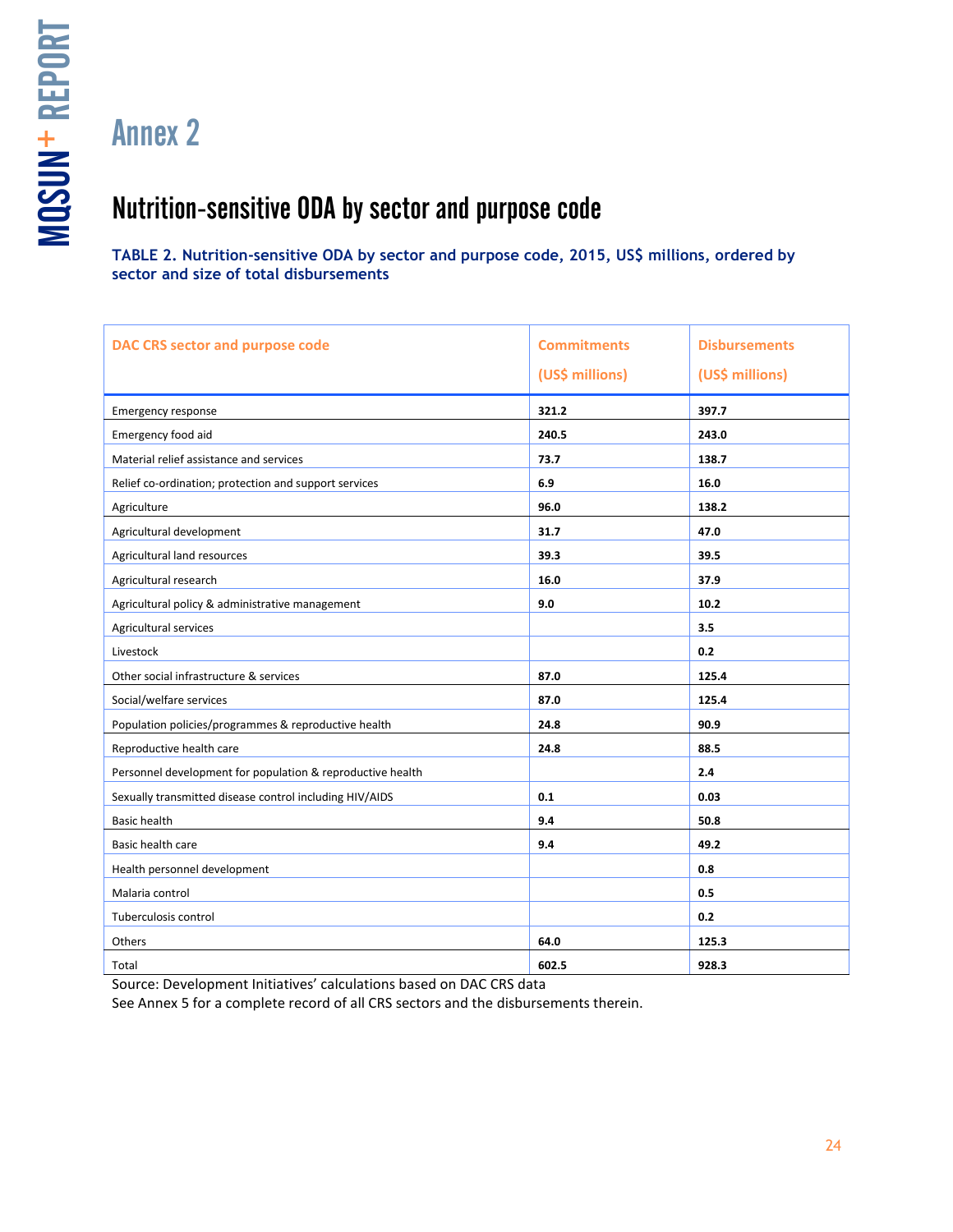# SUN approach to identifying nutrition-sensitive projects

**Step 1**: select projects under a pre-determined set of CRS codes (TABLE 3.1) likely to contain projects relevant to nutrition and, additionally, projects under other codes selected through a keyword-matching exercise (TABLE 3.2).

**Step 2**: determine which of the selected projects are nutrition-sensitive and which are not by examining project documents. To be nutrition-sensitive, projects must fulfil all of the following criteria:

- The project is aimed at individuals: i.e. it is intended to improve nutrition for women or adolescent girls or children.
- The project has significant nutrition indicators, or a nutrition objective.
- The project explicitly contributes to nutrition-sensitive outcomes (TABLE 3.3)

**Step 3**: assess the degree of nutrition-sensitivity of the selected projects, classifying them as either 'nutrition-sensitive dominant' or 'nutrition-sensitive partial' (TABLE 3.4).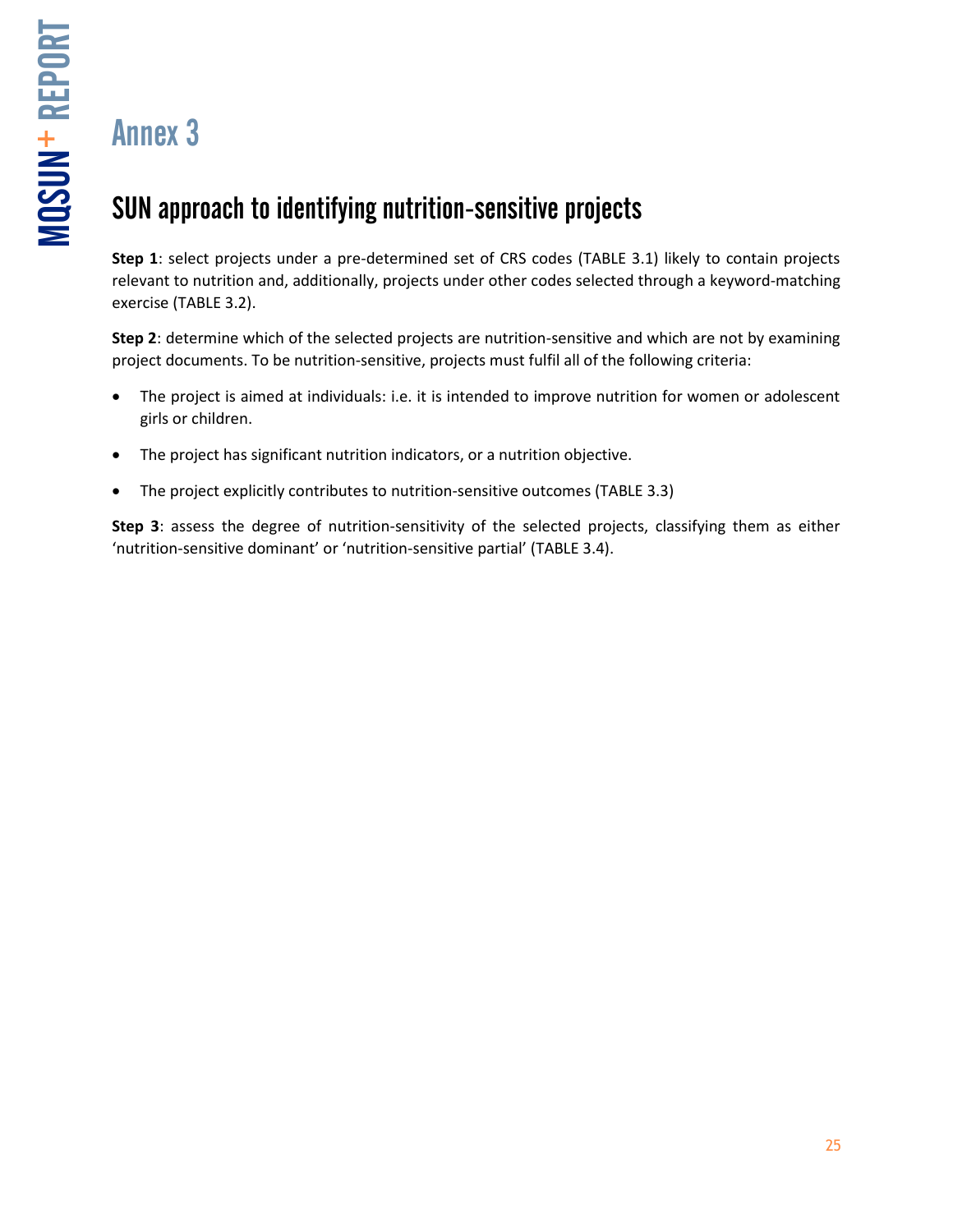### **TABLE 3.1. DAC CRS purpose codes used to identify nutrition-sensitive projects**

| Food security and agriculture                                                                                                                                                                                                                                                                                                                                                                                                                                                                                                                                                                            | Public health and water and sanitation                                                                                                                                                                                                                                                                                                                                                                                                                                       |  |  |
|----------------------------------------------------------------------------------------------------------------------------------------------------------------------------------------------------------------------------------------------------------------------------------------------------------------------------------------------------------------------------------------------------------------------------------------------------------------------------------------------------------------------------------------------------------------------------------------------------------|------------------------------------------------------------------------------------------------------------------------------------------------------------------------------------------------------------------------------------------------------------------------------------------------------------------------------------------------------------------------------------------------------------------------------------------------------------------------------|--|--|
| Availability<br>31110 Agricultural policy and administrative<br>management<br>31120 Agricultural development<br>31140 Agriculture water resources<br>31150 Agricultural inputs<br>31161 Food crop production<br>31163 Livestock<br>31166 Agricultural extension<br>31181 Agricultural education/training<br>31182 Agricultural research<br>31191 Agricultural services<br>31193 Agricultural financial services<br>31194 Agricultural cooperatives<br>31310 Fishing policy and administrative management<br>31320 Fishery development<br>31381 Fishery education and training<br>43040 Rural development | Public health (including reproductive<br>health)<br>12110 Health policy and administrative management<br>12220 Basic health care<br>12250 Infectious disease control<br>12261 Health education<br>12281 Health personnel development<br>13020 Reproductive health care<br>13022 Maternal health including neonatal health<br>Sanitation<br>14030 Basic drinking water supply and sanitation<br>14032 Basic sanitation<br>Drinking water<br>14031 Basic drinking water supply |  |  |
| Accessibility<br>16010 Social welfare services<br>16011 Social protection<br>52010 Food aid/food security programs<br>72010 Material relief assistance and services<br>72040 Humanitarian/emergency relief<br>72050 Relief coordination, protection and support<br>services<br>73010 Reconstruction, relief and rehabilitation                                                                                                                                                                                                                                                                           | Care environment<br>Gender empowerment<br>15170 Women's equality organizations and<br>institutions<br><b>Other</b><br>51010 General budget support                                                                                                                                                                                                                                                                                                                           |  |  |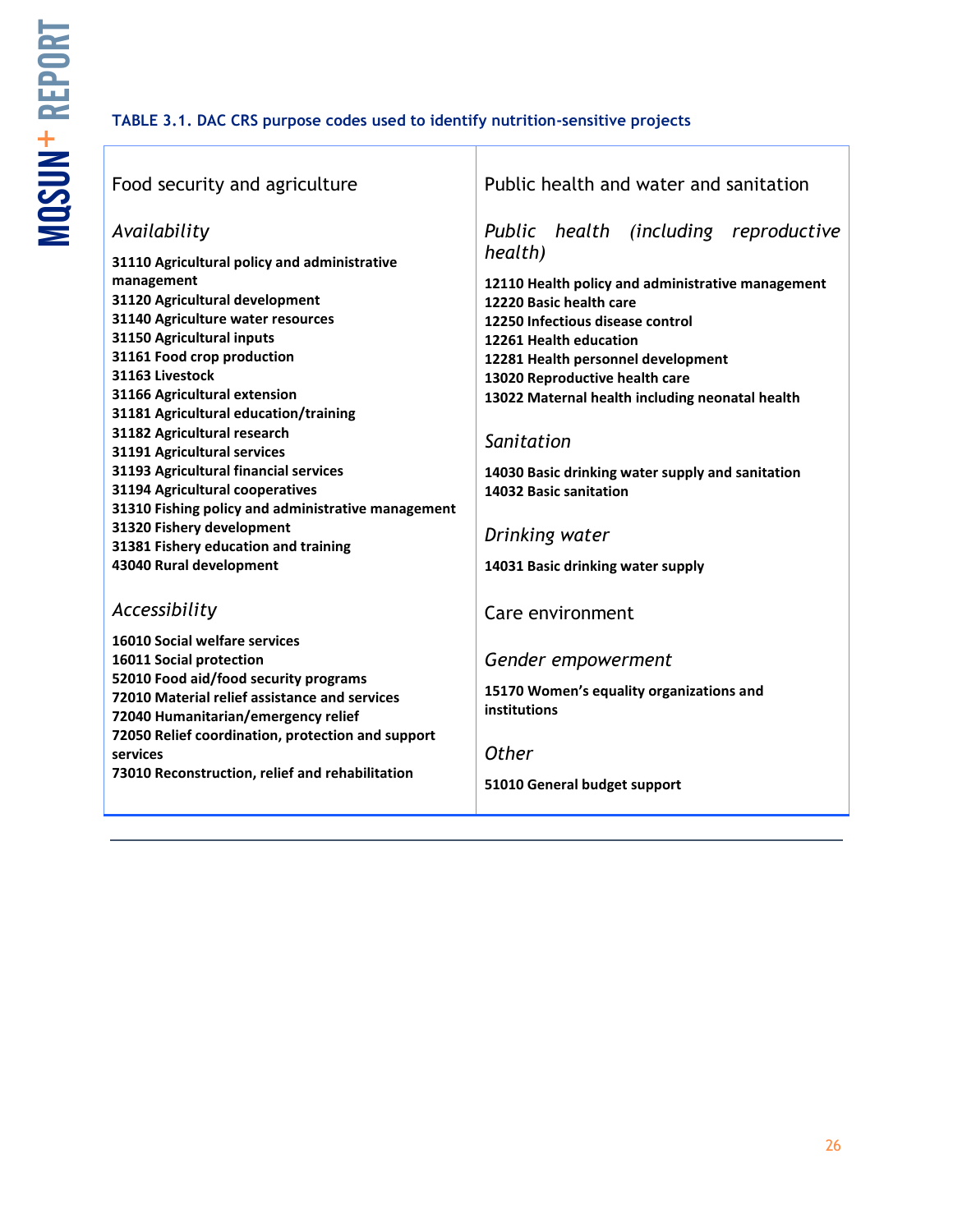#### **TABLE 3.2. Keywords used to identify nutrition-sensitive projects**

**aflatoxin; biofortification; breastfeeding; cash transfer; child feeding; CMAM; community management of acute malnutrition; deworming; diarrheal disease; diet; dietary diversification; direct feeding; enteropathy; feeding; feeding program; feeding programme food intake; food intake; food security; food subsidy; food voucher; fortification; GAM; global acute malnutrition; garden; gastrointestinal illness; global nutrition coordination; growth monitoring; growth monitoring and promotion; handwashing; helminth; hunger; hygiene; IUGR; intrauterine growth restriction; iodine; iron; iron-folic acid; iron folic acid; low birthweight; maternal feeding; MAM; mineral; moderate acute malnutrition; malnutrition; micronutrient; nutrition; nutrition education; ready to use therapeutic food; ready-to-use therapeutic food; ready-to-use-therapeutic-food; RUTF; SAM; severe acute malnutrition; Scaling Up Nutrition; school feeding; stunting; supplement; supplementation; under nutrition; undernutrition; under-nutrition; under weight; underweight; under-weight; vitamin; wasting; zinc**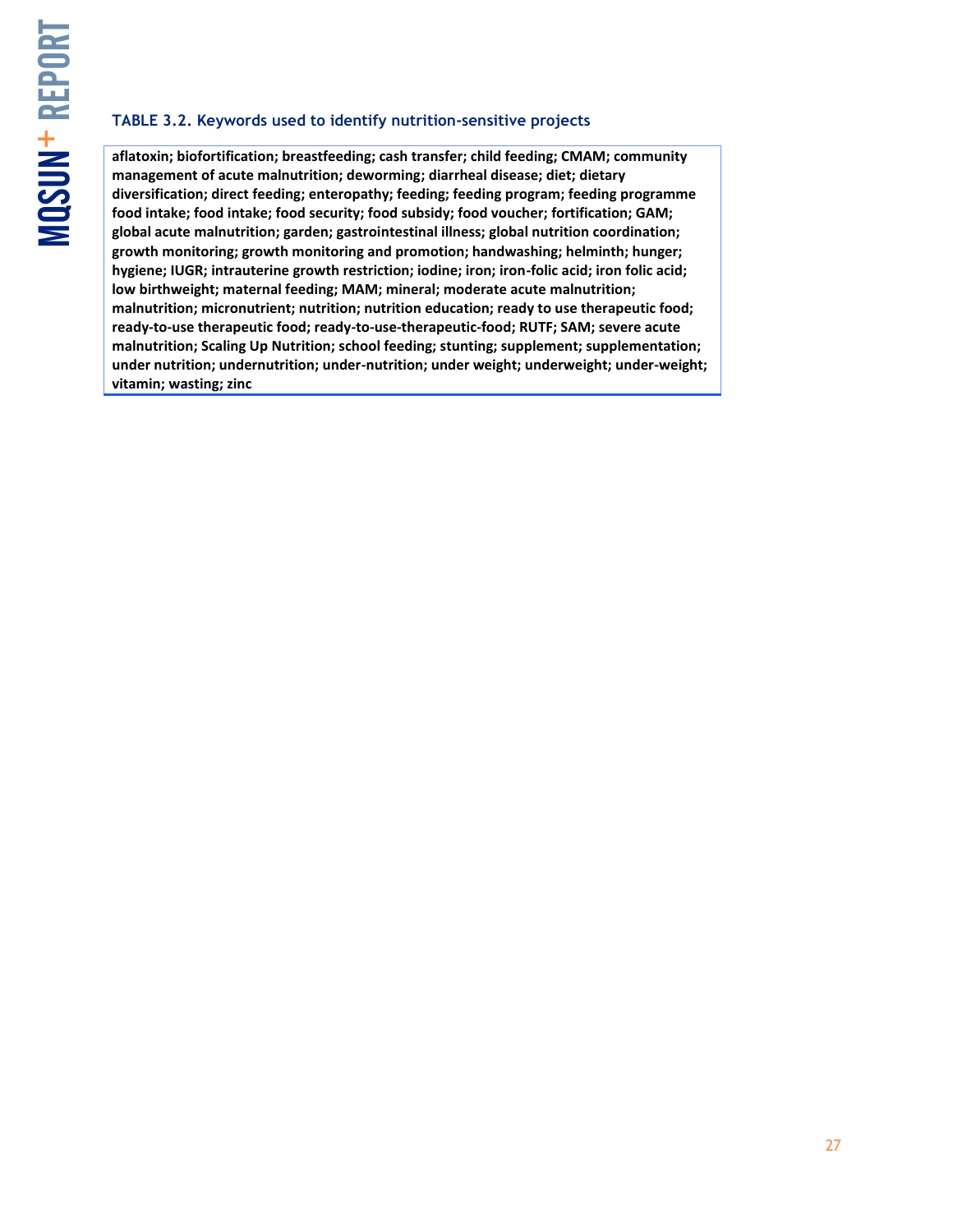### **TABLE 3.3. Examples of nutrition-sensitive outcomes**

### Nutrition-sensitive outcomes

### *A. Individual level (children or adolescent girls or women)*

**Increase purchasing power of women (examples: safety nets, cash transfers) Improve access to nutritious food for women, adolescent girls and/or children (examples: agriculture/livestock diversification, biofortification, food safety, increased access to markets)** 

**Improve diet in quality and/or quantity for women, adolescent girls or children (examples: promotion of quality/diversity, nutritious diets, quantity/energy intake in food-insecure households, stability, micronutrient intake, vouchers, access to markets)**

**Improve access of women or adolescent girls or children to primary health care (examples: maternal health care, child health care, reproductive health care, supplementation, therapeutic feeding, support to breastfeeding)**

**Improve access to childcare (ie childcare not supplied through the health services) Improve women's or adolescent girls' or children's access to water, sanitation and hygiene (examples: access to latrines, access to safe water, improvement of hygiene) Improve access to education/school for adolescent girls**

**Improve knowledge/awareness on nutrition for relevant audiences (examples: inclusion of nutritional education in primary and secondary education curricula, TV and radio spots addressing vulnerable households and decision-makers, nutrition awareness campaigns) Improve empowerment of women (examples: access to credit, women-based smallholder agriculture, support to women's groups)**

### *B. National level*

**Improve governance of nutrition (examples: increased coordination of actors and policies for nutrition, establishment of budgets specifically contributing to nutrition, improvement of institutional arrangements for nutrition, improved nutrition information systems, integration of nutrition in policies and systems)**

**Increase nutrition-sensitive legislation (examples: food-fortification legislation, right-tofood, legislation for implementing the Code of Marketing of Breastmilk Substitutes, food safety)**

### *C. Research*

**Increased research with nutrition objectives**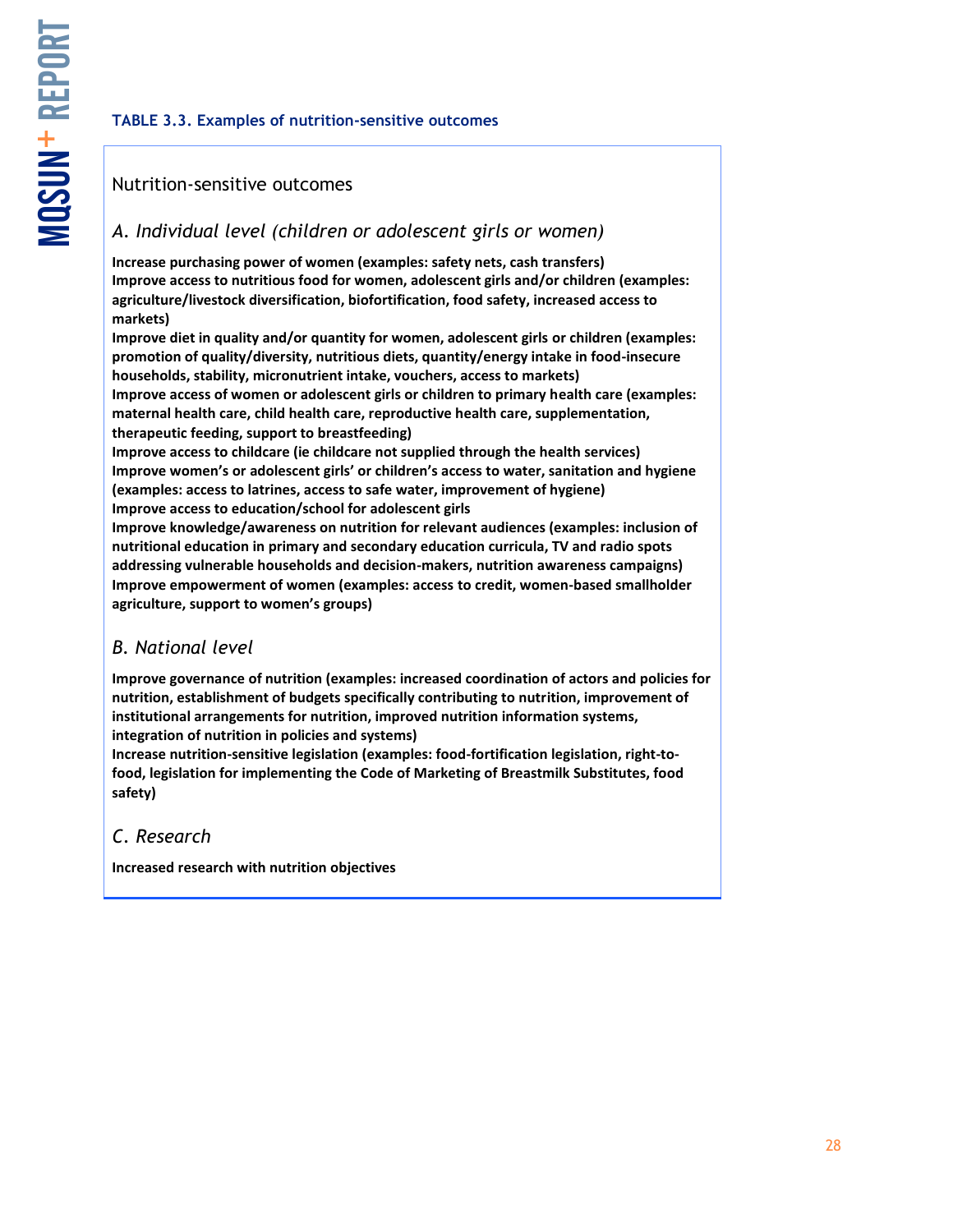### **TABLE 3.4. Project criteria as defined in the SUN methodology**

| Sensitivity                            | Criteria                                                                                                                                                        | Amount counted |
|----------------------------------------|-----------------------------------------------------------------------------------------------------------------------------------------------------------------|----------------|
| <b>Nutrition-sensitive partial</b>     | When part of the project (e.g. one of the objectives,<br>results, outcomes and indicators) is nutrition-<br>sensitive, as per the criteria described in step 2. | 25%            |
| <b>Nutrition-sensitive</b><br>dominant | When the full project (its main objective, results,<br>outcomes and indicators) is nutrition-sensitive, as per<br>the criteria described in step 2.             | 100%           |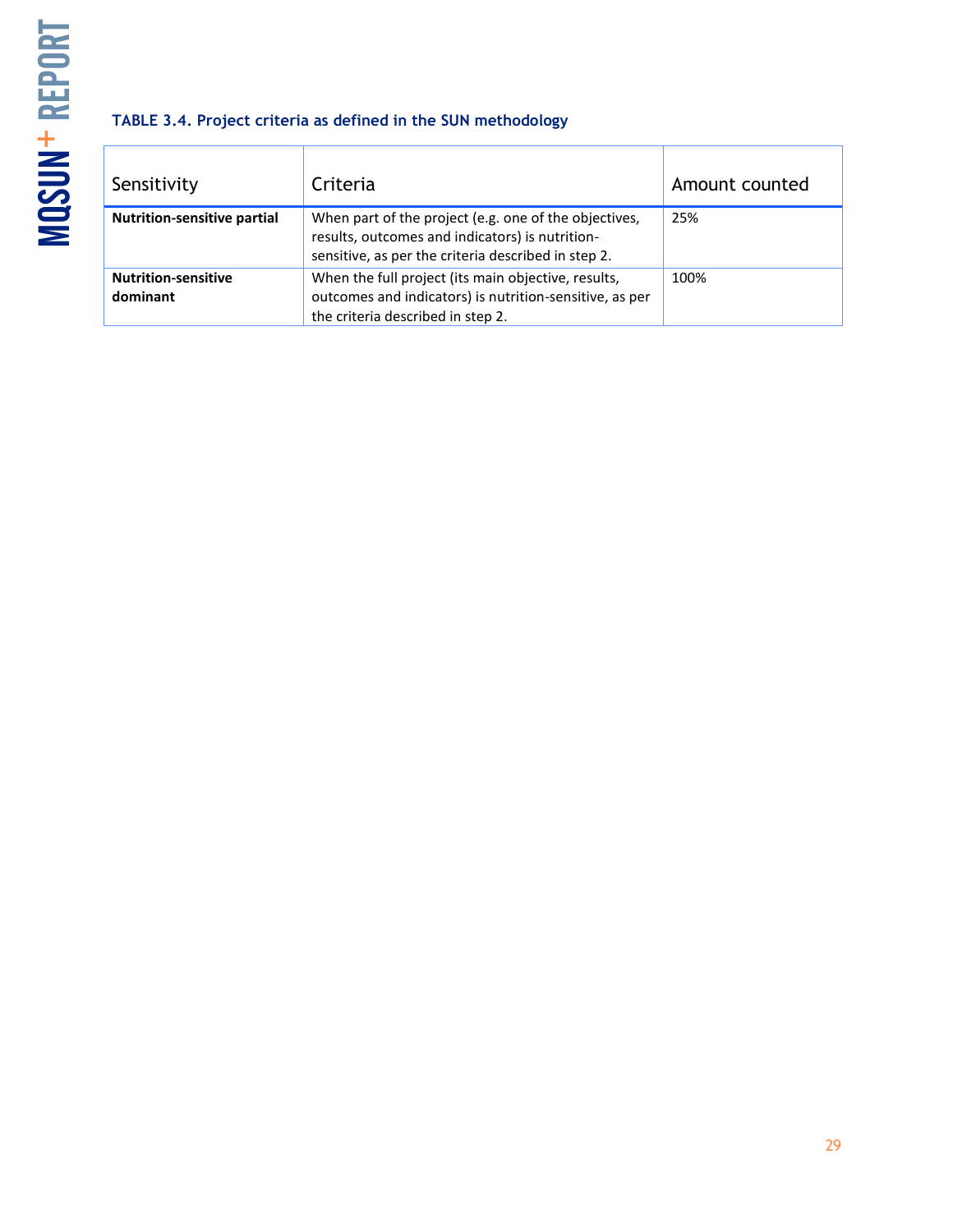# Determining level of nutrition-sensitivity of projects: worked examples

### **Examples of a nutrition-sensitive project**

Provincial Health and Nutrition Programme – DFID project code GB-1-202488

This project meets all three of the criteria.

- Aimed at individuals: this project's target beneficiaries are children under five.
- Significant nutrition objective or indicator: this project intends to reduce the prevalence of wasting (severe and moderate) in children.
- Contributes to nutrition-sensitive outcomes: this project intends to improve access to multiple nutrition services.

So this project is classified as NUTRITION-SENSITIVE

### **Example of a discounted project**

Improving Access and Equity to the Basic Package of Essential Health Services in Sierra Leone

– DFID project code GB-1-202722

This project does not meet all three of the criteria.

- Aimed at individuals: this project has no actions intending to improve nutrition for women or children.
- Significant nutrition objective or indicator: this project has no nutrition objectives or indicators.
- Contributes to nutrition-sensitive outcomes: this project does intend to improve access to primary health care, through improved utilisation of quality, effective, essential health services, especially by poor people.

So this project is classified as NOT NUTRITION-SENSITIVE

### **Example of a nutrition-sensitive dominant project**

Scaling up orange fleshed sweet potato through the International Potato Center – DFID project code GB-1-204022

This project's stated intended impact is "Improved nutritional security and vitamin A intakes by women and young children in at least four countries in sub-Saharan Africa".

This project meets all three of the criteria.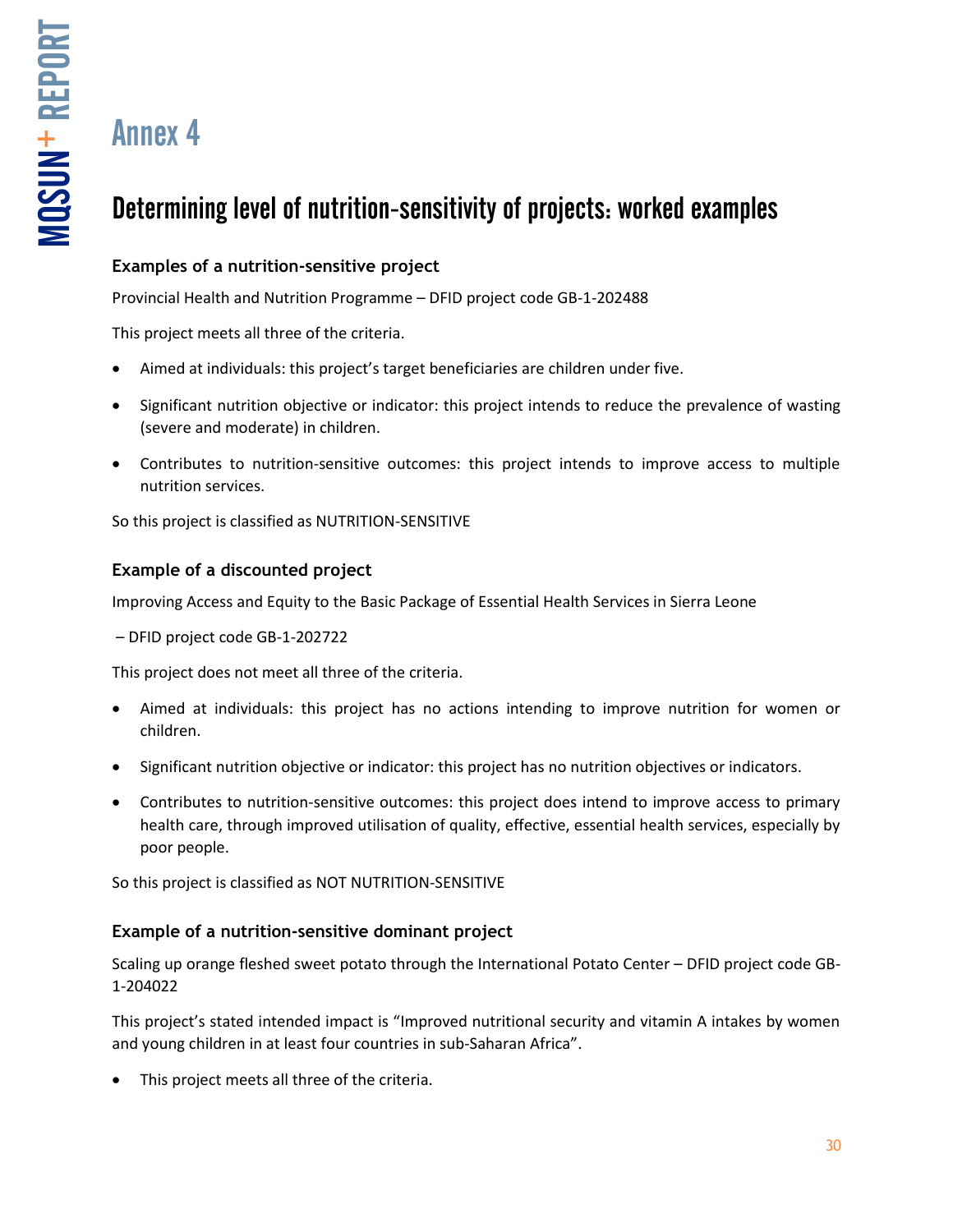All of its actions contribute to nutrition-sensitive outcomes: improved access to nutritious food and improved quality of diets.

So this project is classified as NUTRITION-SENSITIVE DOMINANT

### **Example of a nutrition-sensitive partial project**

Yemen Humanitarian Resilience Programme – DFID project code GB-1-203847

• This project meets all three of the criteria.

Not all of its actions contribute to nutrition-sensitive outcomes, such as: 'Number of men and women provided with emergency shelter assistance'.

So this project is classified as NUTRITION-SENSITIVE PARTIAL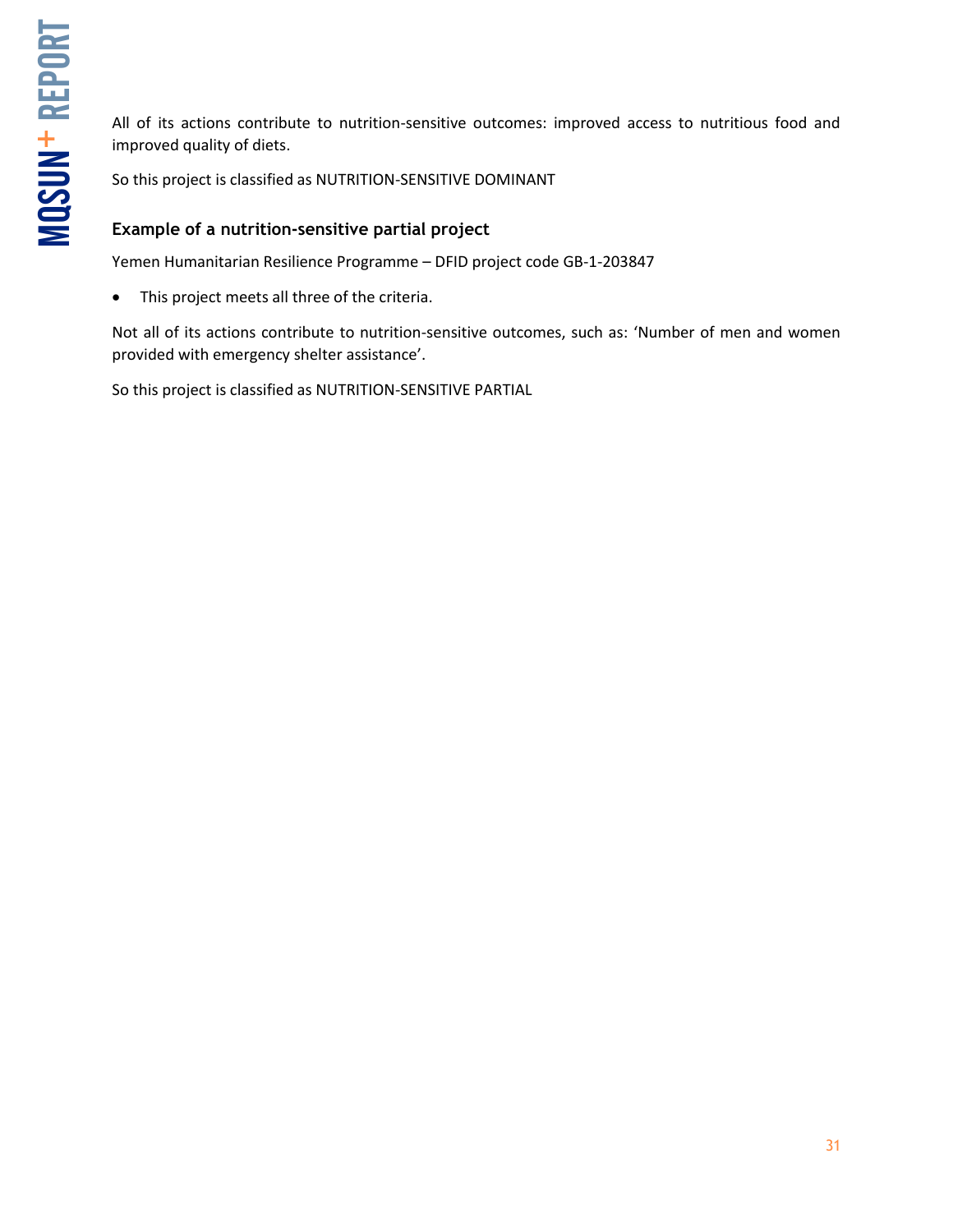# Distribution of potential nutrition-sensitive projects in the DAC CRS

### **TABLE 5.1. Origins of nutrition-sensitive projects**

| Origin          | Potential projects identified | Projects that qualified as nutrition-sensitive (%) |
|-----------------|-------------------------------|----------------------------------------------------|
| DAC CRS codes   | 380                           | 30%                                                |
| Keyword matches | 109                           | 69%                                                |

#### **TABLE 5.2. Nutrition-sensitive ODA disbursements distribution among DAC CRS codes**

| <b>CRS</b> sector                      | <b>ODA disbursements</b><br>(US\$ millions) |                  | <b>Nutrition-sensitive ODA as a proportion of</b><br>(%) |                         |                        |
|----------------------------------------|---------------------------------------------|------------------|----------------------------------------------------------|-------------------------|------------------------|
|                                        | <b>Bilateral</b>                            | <b>Nutrition</b> | <b>Total purpose</b>                                     | <b>Total nutrition-</b> | <b>Total bilateral</b> |
|                                        | <b>ODA</b>                                  | sensitive ODA    | code ODA                                                 | sensitive ODA           | $ODA*$                 |
| <b>Emergency response</b>              | 1730.9                                      | 397.7            | 23.0%                                                    | 42.8%                   | 4.1%                   |
| Agriculture                            | 437.2                                       | 138.2            | 31.6%                                                    | 14.9%                   | 1.4%                   |
| Other social infrastructure & services | 437.8                                       | 125.4            | 28.7%                                                    | 13.5%                   | 1.3%                   |
| Population policies/programmes &       | 552.9                                       | 90.9             | 16.4%                                                    | 9.8%                    | 0.9%                   |
| reproductive health                    |                                             |                  |                                                          |                         |                        |
| <b>Basic health</b>                    | 611.4                                       | 50.8             | 8.3%                                                     | 5.5%                    | 0.5%                   |
| Water supply & sanitation              | 278.0                                       | 22.9             | 8.2%                                                     | 2.5%                    | 0.2%                   |
| General environment protection         | 380.5                                       | 22.3             | 5.9%                                                     | 2.4%                    | 0.2%                   |
| Other multisector                      | 725.7                                       | 17.6             | 2.4%                                                     | 1.9%                    | 0.2%                   |
| Developmental food aid/food security   | 35.7                                        | 16.0             | 44.8%                                                    | 1.7%                    | 0.2%                   |
| assistance                             |                                             |                  |                                                          |                         |                        |
| Health, general                        | 271.6                                       | 15.0             | 5.5%                                                     | 1.6%                    | 0.2%                   |
| Reconstruction relief & rehabilitation | 90.2                                        | 9.2              | 10.2%                                                    | 1.0%                    | 0.1%                   |
| <b>Basic education</b>                 | 322.3                                       | 6.3              | 1.9%                                                     | 0.7%                    | 0.1%                   |
| Education, level unspecified           | 314.8                                       | 5.7              | 1.8%                                                     | 0.6%                    | 0.1%                   |
| Disaster prevention & preparedness     | 100.5                                       | 4.3              | 4.3%                                                     | 0.5%                    | 0.04%                  |
| Banking & financial services           | 819.8                                       | 1.5              | 0.2%                                                     | 0.2%                    | 0.02%                  |
| Government & Civil Society-general     | 965.1                                       | 1.5              | 0.2%                                                     | 0.2%                    | 0.02%                  |
| Conflict, peace & security             | 101.3                                       | 1.1              | 1.0%                                                     | 0.1%                    | 0.01%                  |
| Business & other services              | 103.3                                       | 0.1              | 0.1%                                                     | 0.02%                   | 0.002%                 |
| Industry                               | 101.4                                       | 0.1              | 0.1%                                                     | 0.01%                   | 0.001%                 |
| Transport & storage                    | 231.8                                       | 0.1              | 0.04%                                                    | 0.01%                   | 0.001%                 |
| Unallocated / unspecified              | 130.3                                       | 1.6              | 1.2%                                                     | 0.2%                    | 0.02%                  |
| Total*                                 | 9653.2                                      | 928.3            |                                                          |                         | 9.6%                   |

DFID ODA nutrition-sensitive investments by DAC CRS code compared with total ODA recorded under that code, US\$ millions 2015 prices.

Source: Development Initiatives' calculations based on DAC CRS data

Notes: Ordered by nutrition-sensitive ODA disbursements. \*The total and relative shares refer to bilateral ODA to all sectors, including those not displayed in the table.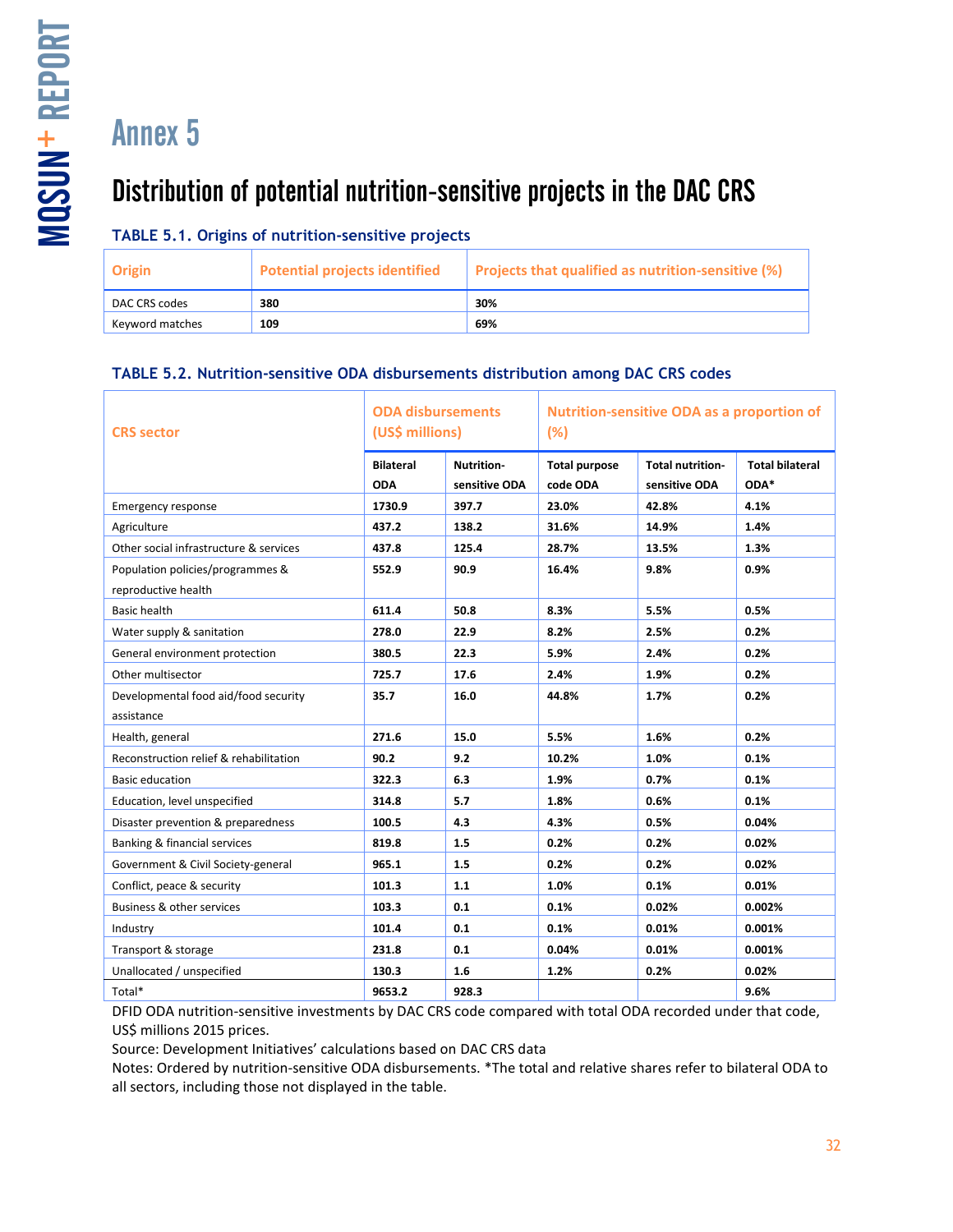MQSUN + REPORT -

Annex 6

### Nutrition-specific and nutrition-sensitive projects

### **TABLE 6.1. Details of projects with both nutrition-specific and nutrition-sensitive components**

| <b>Project</b><br>number | <b>Project title</b>                                                                                          | <b>Classification</b>                                  |
|--------------------------|---------------------------------------------------------------------------------------------------------------|--------------------------------------------------------|
| 113963                   | <b>Orissa Health Sector Nutrition Programme (OHSNP)</b>                                                       | Nutrition-specific and nutrition-sensitive<br>dominant |
| 201874                   | Working to Improving Nutrition in Northern Nigeria (WINNN)                                                    | Nutrition-specific and nutrition-sensitive<br>dominant |
| 203981                   | Linking Agribusiness and Nutrition in Mozambique                                                              | Nutrition-specific and nutrition-sensitive<br>dominant |
| 104200                   | <b>Education Sector Support Programme in Nigeria</b>                                                          | Nutrition-specific and nutrition-sensitive<br>partial  |
| 107402                   | <b>Economic Empowerment of the Poorest</b>                                                                    | Nutrition-specific and nutrition-sensitive<br>partial  |
| 107467                   | <b>Urban Partnerships for Poverty Reduction</b>                                                               | Nutrition-specific and nutrition-sensitive<br>partial  |
| 114175                   | <b>Chars Livelihoods Programme 2</b>                                                                          | Nutrition-specific and nutrition-sensitive<br>partial  |
| 202744                   | DFID India - Programme for Strengthening Evaluation                                                           | Nutrition-specific and nutrition-sensitive<br>partial  |
| 202779                   | Bridging Support between Multi-stakeholder Forestry Programme 2 and<br>Multi-stakeholder Forestry Programme 3 | Nutrition-specific and nutrition-sensitive<br>partial  |
| 203224                   | <b>Strategic Health and Nutrition Partnership</b>                                                             | Nutrition-specific and nutrition-sensitive<br>partial  |
| 203559                   | UK Aid Match 2013-2016: giving the public a say in how a portion of the aid<br>budget is spent                | Nutrition-specific and nutrition-sensitive<br>partial  |
| 203603                   | Enhancing resilience in Karamoja Uganda                                                                       | Nutrition-specific and nutrition-sensitive<br>partial  |

Notes: Nutrition-specific and nutrition-sensitive dominant components were counted in full (100%). In line with the SUN methodology, 25% of nutrition-sensitive partial components were counted (see Annex 3).